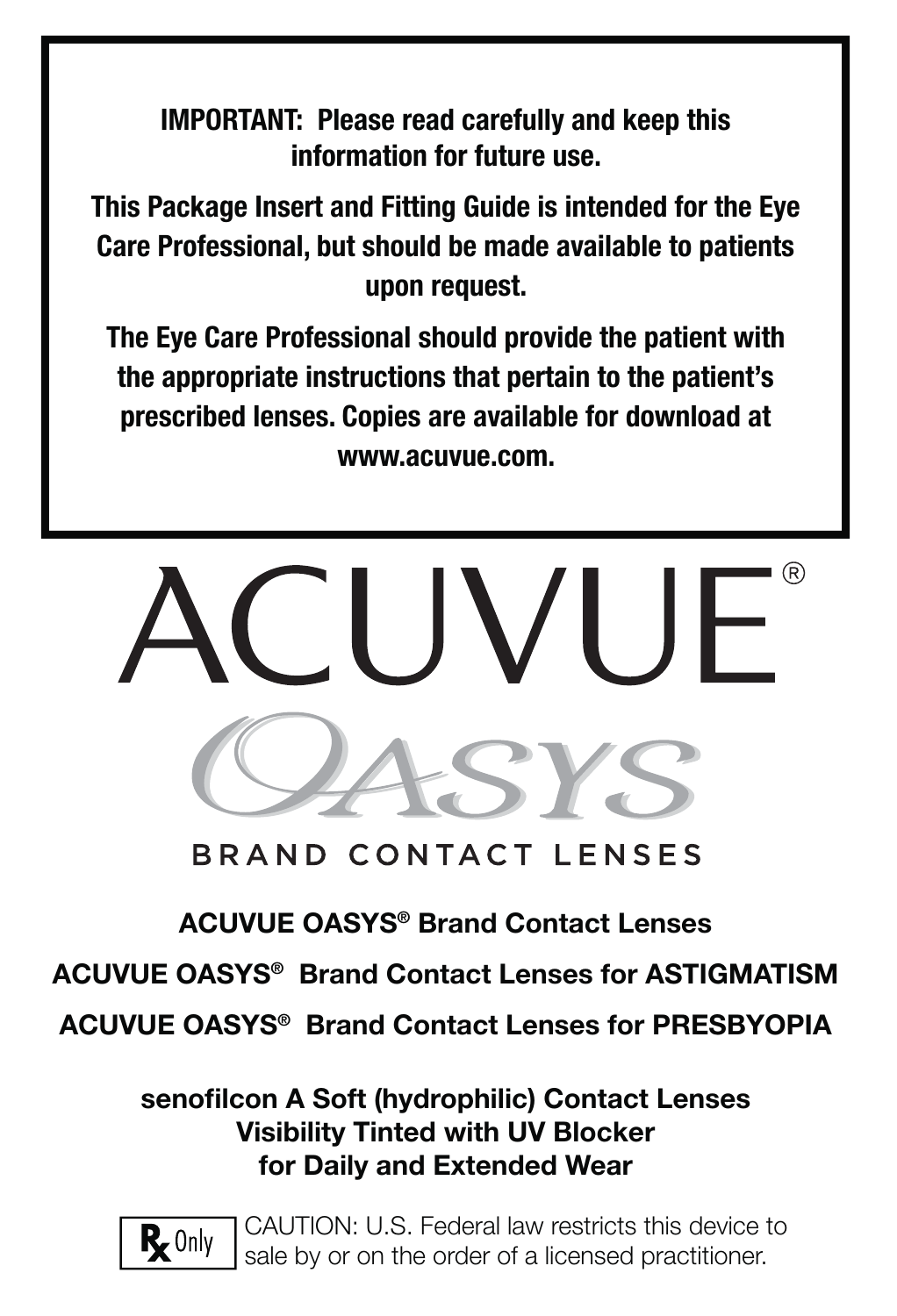# **SYMBOLS KEY**

The following symbols may appear on the label or carton:

| <b>SYMBOL</b>                                           | <b>DEFINITION</b>                                                                                        |
|---------------------------------------------------------|----------------------------------------------------------------------------------------------------------|
| $\mathbf{I} \mathbb{A}$                                 | <b>Consult Instructions for Use</b>                                                                      |
|                                                         | Manufactured by or in                                                                                    |
| <u> (~</u>                                              | Date of Manufacture                                                                                      |
| $\boldsymbol{\Sigma}$                                   | Use By Date (expiration date)                                                                            |
| LOT                                                     | <b>Batch Code</b>                                                                                        |
| STERILE                                                 | Sterile Using Steam or Dry Heat                                                                          |
| <b>DIA</b>                                              | Diameter                                                                                                 |
| <b>BC</b>                                               | <b>Base Curve</b>                                                                                        |
| D                                                       | Diopter (lens power)                                                                                     |
| <b>CYL</b>                                              | Cylinder                                                                                                 |
| <b>AXIS</b>                                             | Axis                                                                                                     |
| <b>MAX ADD</b>                                          | Near ADD                                                                                                 |
| <b>LOW</b>                                              | "Low" Near ADD                                                                                           |
| <b>MID</b>                                              | "Medium" Near ADD                                                                                        |
| <b>HGH</b>                                              | "High" Near ADD                                                                                          |
| $\begin{array}{c} \text{CE} \\ \text{0086} \end{array}$ | <b>Quality System Certification Symbol</b>                                                               |
| <b>UV BLOCKING</b>                                      | UV-Blocking                                                                                              |
| Ø                                                       | Fee Paid for Waste Management                                                                            |
| $R_{\mathbf{z}}$ Only                                   | CAUTION: U.S. Federal law restricts this device to<br>sale by or on the order of a licensed practitioner |
| $\frac{123}{\sqrt{25}}$                                 | <b>Lens Orientation Correct</b>                                                                          |
| $\frac{1}{\sqrt{2}}$                                    | Lens Orientation Incorrect (Lens Inside Out)                                                             |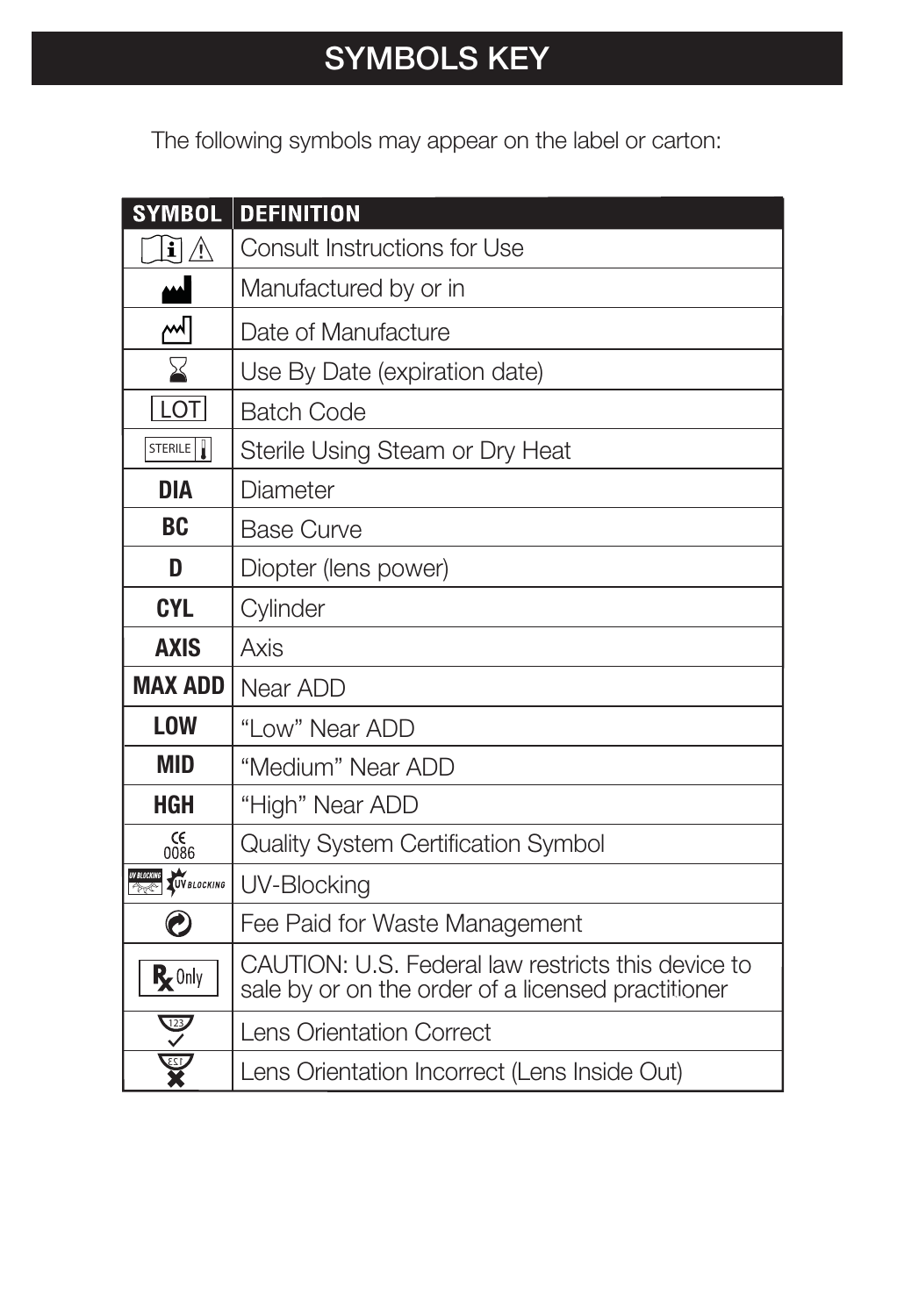# **DESCRIPTION**

The ACUVUE OASYS® Brand Contact Lenses, the ACUVUE OASYS® Brand Contact Lenses for ASTIGMATISM, and the ACUVUE OASYS® Brand Contact Lenses for PRESBYOPIA are soft (hydrophilic) contact lenses available as spherical, toric, or multifocal lenses and include HYDRACLEAR® PLUS Technology. The lenses are made of a silicone hydrogel material containing an internal wetting agent with visibility tinted UV absorbing monomer.

These lenses are tinted blue using Reactive Blue Dye #4 to make the lenses more visible for handling. A benzotriazole UV absorbing monomer is used to block UV radiation.

The transmittance characteristics are less than 1% in the UVB range of 280 nm to 315 nm and less than 10% in the UVA range of 316 nm to 380 nm for the entire power range.

edge corrected)

# **Lens Properties:**

| • Specific Gravity (calculated):                                                                 | $0.98 - 1.12$                                                               |  |
|--------------------------------------------------------------------------------------------------|-----------------------------------------------------------------------------|--|
| • Refractive Index:                                                                              | 1.42                                                                        |  |
| • Light Transmittance:                                                                           | 85% minimum                                                                 |  |
| • Surface Character:                                                                             | Hydrophilic                                                                 |  |
| • Water Content:                                                                                 | 38%                                                                         |  |
| • Oxygen Permeability:                                                                           |                                                                             |  |
| <b>VALUE</b>                                                                                     | <b>METHOD</b>                                                               |  |
| 103 x 10-11 (cm <sup>2</sup> /sec)<br>(ml O <sub>2</sub> /ml x mm Hg) @ $35^{\circ}$ C           | Fatt (boundary corrected, edge correct                                      |  |
| $122 \times 10^{-11}$ (cm <sup>2</sup> /sec)<br>(ml O <sub>2</sub> /ml x mm Hg) @ $35^{\circ}$ C | Fatt (boundary corrected, non-edge<br>corrected)                            |  |
| <b>Lens Parameters:</b>                                                                          |                                                                             |  |
| • Diameter Range:                                                                                | 12.0 mm to 15.0 mm                                                          |  |
| • Center Thickness:                                                                              | varies with power                                                           |  |
| • Base Curve Range:                                                                              | 7.85 mm to 10.00 mm                                                         |  |
| • Spherical Power Range:                                                                         | Daily Wear: $-20.00D$ to $+20.00D$<br>Extended Wear: $-20.00D$ to $+14.00D$ |  |
| • Multifocal ADD Power Range:                                                                    | $+0.25D$ to $+4.00D$                                                        |  |
| • Cylinder Power Range:                                                                          | $-0.25D$ to $-10.00D$                                                       |  |
| • Axis Range:                                                                                    | $2.5^\circ$ to 180 $^\circ$                                                 |  |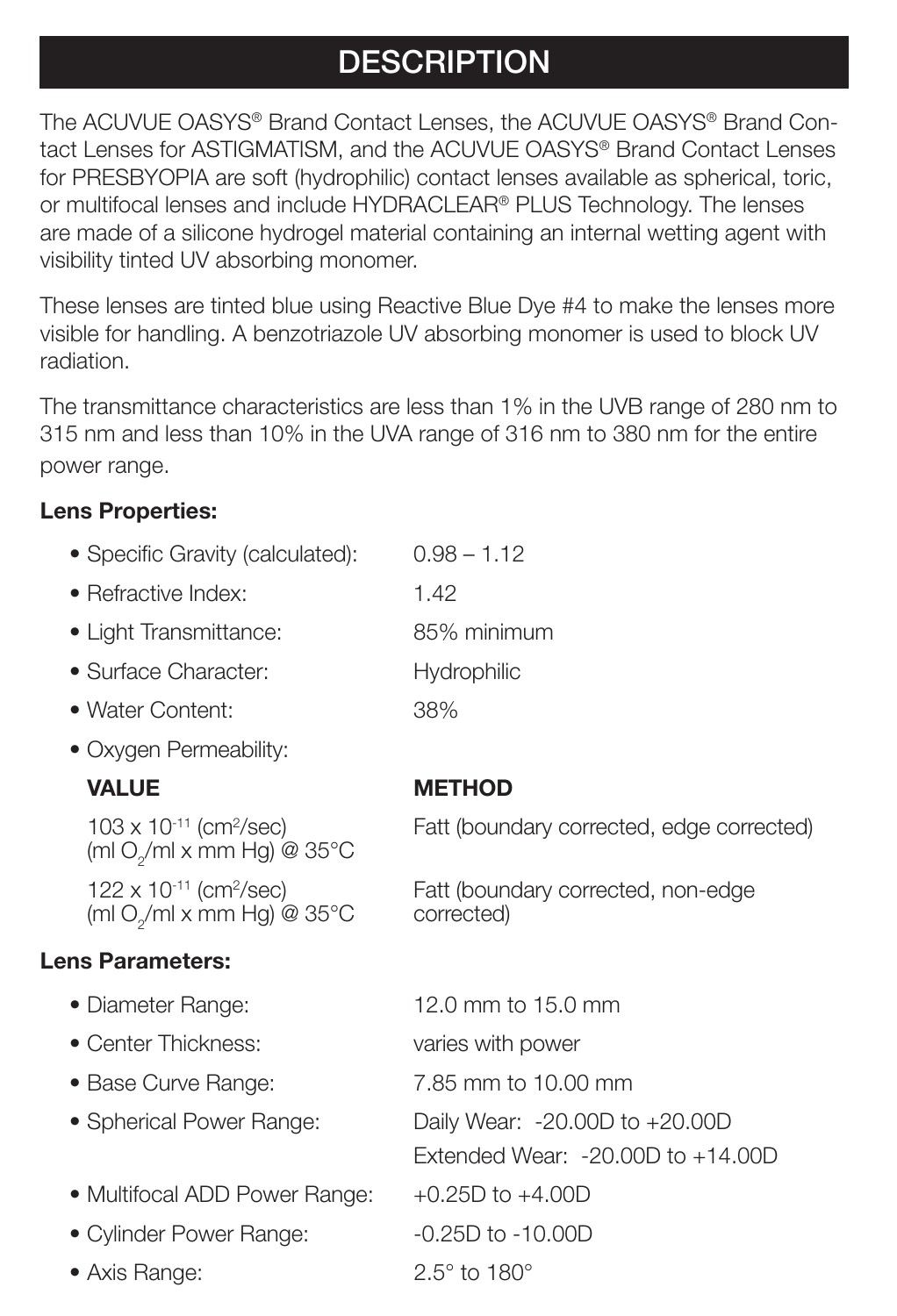# **AVAILABLE LENS PARAMETERS**

The ACUVUE OASYS® Brand Contact Lenses are hemispherical shells of the following dimensions:

| Diameter:                | 14.0 mm                                                                                                                                                                           |  |
|--------------------------|-----------------------------------------------------------------------------------------------------------------------------------------------------------------------------------|--|
| <b>Center Thickness:</b> | Minus Lens - varies with power (e.g. -4.00D: 0.070 mm)<br>Plus Lens - varies with power (e.g. +4.00D: 0.168 mm)                                                                   |  |
| <b>Base Curve:</b>       | 8.4 mm, 8.8 mm                                                                                                                                                                    |  |
| <b>Powers:</b>           | $-0.50D$ to $-6.00D$ (in 0.25D increments)<br>$-6.50D$ to $-12.00D$ (in 0.50D increments)<br>+0.50D to $+6.00D$ (in 0.25D increments)<br>+6.50D to $+8.00D$ (in 0.50D increments) |  |

The ACUVUE OASYS® Brand Contact Lenses for ASTIGMATISM are hemitoric shells of the following dimensions:

| Diameter:                | $14.5 \text{ mm}$                                                                                                             |  |
|--------------------------|-------------------------------------------------------------------------------------------------------------------------------|--|
| <b>Center Thickness:</b> | Minus Lens - varies with power (e.g. -4.00D: 0.080 mm)<br>Plus Lens - varies with power (e.g. +4.00D: 0.172 mm)               |  |
| <b>Base Curve:</b>       | 8.6 mm                                                                                                                        |  |
| Powers:                  | plano to -6.00D (in 0.25D increments)<br>-6.50D to -9.00D (in 0.50D increments)<br>$+0.25D$ to $+6.00D$ (in 0.25D increments) |  |
|                          | Cylinder: -0.75D, -1.25D, -1.75D, -2.25D, -2.75D                                                                              |  |
|                          | Axis: $10^{\circ}$ to $180^{\circ}$ (in $10^{\circ}$ increments)                                                              |  |

The ACUVUE OASYS® Brand Contact Lenses for PRESBYOPIA are hemispherical shells of the following dimensions:

| Diameter:                | $14.3 \text{ mm}$                                                                                               |
|--------------------------|-----------------------------------------------------------------------------------------------------------------|
| <b>Center Thickness:</b> | Minus Lens - varies with power (e.g. -4.00D: 0.070 mm)<br>Plus Lens - varies with power (e.g. +4.00D: 0.168 mm) |
| <b>Base Curve:</b>       | 8.4 mm                                                                                                          |
| <b>Powers:</b>           | $-9.00D$ to $+6.00D$ (in 0.25D increments)                                                                      |
| <b>ADD Powers:</b>       | $+1.25$ (LOW), $+1.75$ (MID), $+2.50$ (HGH)                                                                     |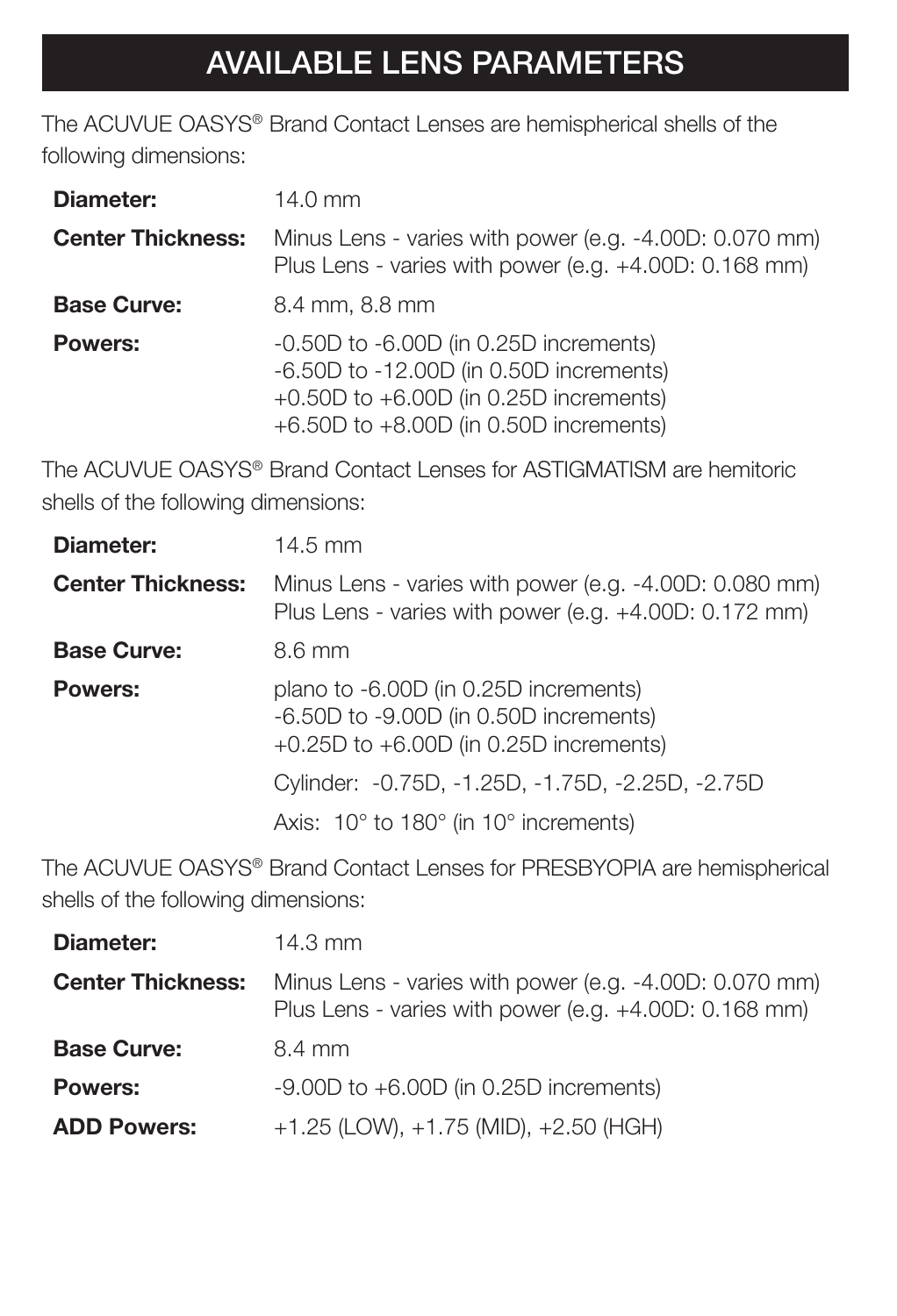# **TRANSMITTANCE CURVE**

ACUVUE OASYS® Brand Contact Lenses vs. 24 yr. old human cornea vs. 25 yr. old

human crystalline lens



(NANOMETERS)

\*The data was obtained from measurements taken through the central 3-5 mm portion for the thinnest marketed lens (-1.00D lens, 0.070 mm center thickness).

- 1. Lerman, S., Radiant Energy and the Eye, MacMillan, New York, 1980, p.58, figure 2-21
- 2. Waxler, M., Hitchins, V.M., Optical Radiation and Visual Health, CRC Press, Boca Raton, Florida, 1986, p.19, figure 5

**WARNING: UV absorbing contact lenses are NOT substitutes for protective UV absorbing eyewear, such as UV absorbing goggles or sunglasses because they do not completely cover the eye and surrounding area. The patient should continue to use UV absorbing eyewear as directed.**

# **ACTIONS**

In its hydrated state, the contact lens, when placed on the cornea, acts as a refracting medium to focus light rays on the retina. When hydrated and placed on the cornea for therapeutic use, the contact lens acts as a bandage to protect the cornea.

The transmittance characteristics are less than 1% in the UVB range of 280 nm to 315 nm and less than 10% in the UVA range of 316 nm to 380 nm for the entire power range.

**NOTE: Long-term exposure to UV radiation is one of the risk factors associated with cataracts. Exposure is based on a number of factors such as environmental conditions (altitude, geography, cloud cover) and personal factors (extent and nature of outdoor activities). UV-Blocking contact lenses help provide protection against harmful UV radiation.**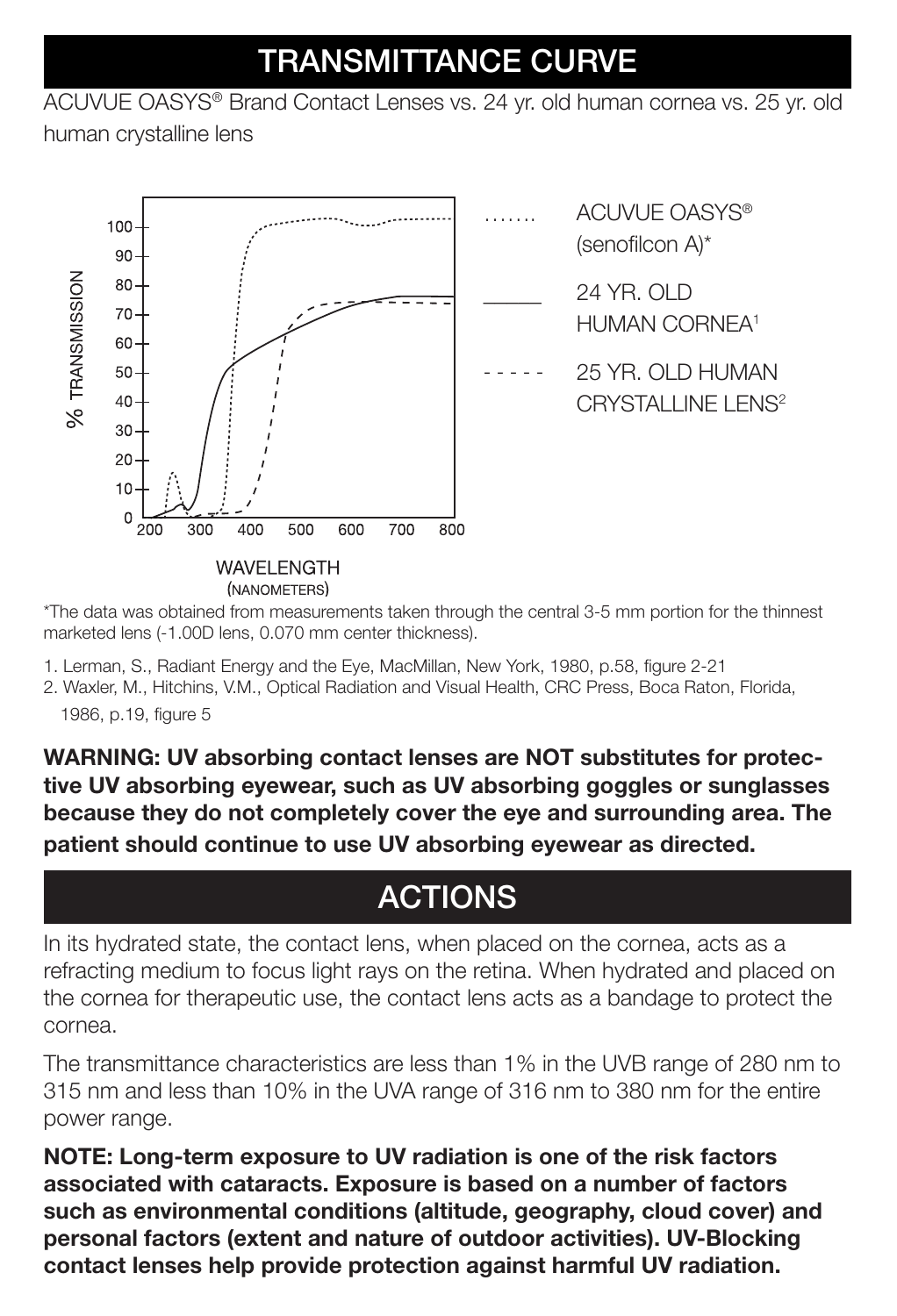**However, clinical studies have not been done to demonstrate that wearing UV-Blocking contact lenses reduces the risk of developing cataracts or other eye disorders. The Eye Care Professional should be consulted for more information.**

# **INDICATIONS (USES)**

The ACUVUE OASYS® Brand Contact Lens is indicated for the optical correction of refractive ametropia (myopia and hyperopia) in phakic or aphakic persons with non-diseased eyes who have 1.00D or less of astigmatism.

The ACUVUE OASYS® Brand Contact Lens for ASTIGMATISM is indicated for the optical correction of visual acuity in phakic or aphakic persons with non-diseased eyes that are hyperopic or myopic and may have 10.00D or less of astigmatism.

The ACUVUE OASYS® Brand Contact Lens for PRESBYOPIA is indicated for the optical correction of distance and near vision in presbyopic, phakic or aphakic persons with non-diseased eyes who may have 0.75D or less of astigmatism.

These lenses contain a UV Blocker to help protect against transmission of harmful UV radiation to the cornea and into the eye.

Eye Care Professionals may prescribe the lenses either for single-use disposable wear or frequent/planned replacement wear with cleaning, disinfection and scheduled replacement (see "REPLACEMENT SCHEDULE"). When prescribed for frequent/planned replacement wear, the lenses may be cleaned and disinfected using a chemical disinfection system only.

These lenses have been approved for daily and extended wear for up to 6 nights/7 days of continuous wear. It is recommended that the contact lens wearer first be evaluated on a daily wear schedule. If successful, then a gradual introduction of extended wear can be followed as determined by the prescribing Eye Care Professional.

These lenses are also indicated for therapeutic use as a bandage lens for the following acute and chronic ocular conditions:

- For corneal protection in lid and corneal abnormalities such as entropion, trichiasis, tarsal scars, and recurrent corneal erosion. In addition, they are indicated for protection where sutures or ocular structure malformation, degeneration or paralysis may result in the need to protect the cornea from exposure or repeated irritation.
- For corneal pain relief in conditions such as bullous keratopathy, epithelial erosion and abrasion, filamentary keratitis, and post-keratoplasty.
- For use as a barrier during the healing process of epithelial defects such as chronic epithelial defects, corneal ulcer, neurotrophic and neuroparalytic keratitis, and chemical burns.
- For post surgical conditions where bandage lens use is indicated such as post refractive surgery, lamellar grafts, corneal flaps, and additional ocular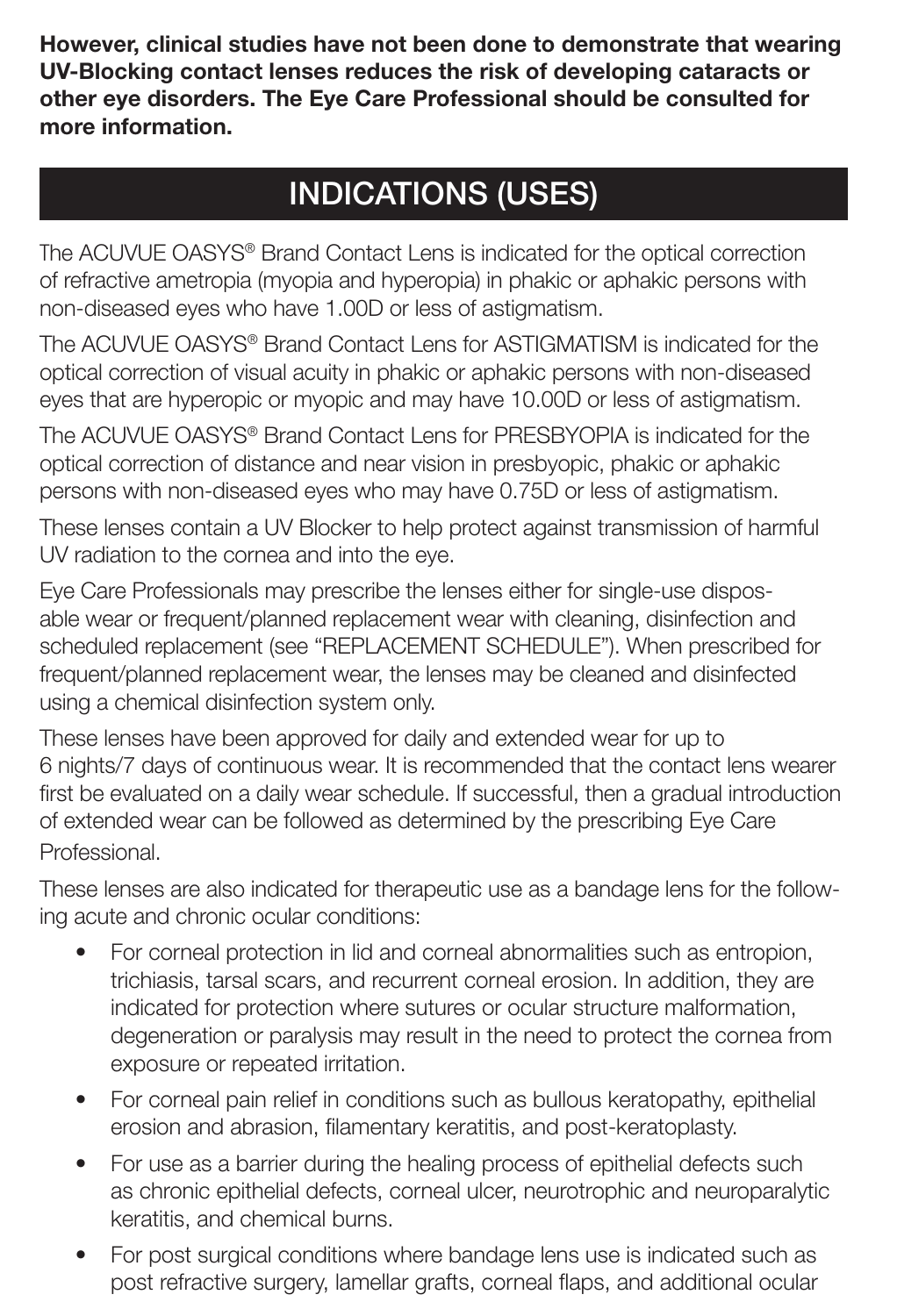surgical conditions.

• For structural stability and protection in piggy back lens fitting where the cornea and associated surfaces are too irregular to allow for corneal rigid gas permeable (RGP) lenses to be fit. In addition, the use of the lens can prevent irritation and abrasions in conditions where there are elevation differences in the host/graph junction or scar tissue.

Lenses prescribed for therapeutic use may be worn for daily or extended wearing periods.

# **CONTRAINDICATIONS (REASONS NOT TO USE)**

When prescribing contact lens wear for REFRACTIVE AMETROPIA USE, DO NOT USE these lenses when any of the following conditions exist:

- Acute or subacute inflammation or infection of the anterior chamber of the eye
- Any eye disease, injury or abnormality that affects the cornea, conjunctiva or eyelids
- Severe insufficiency of lacrimal secretion (dry eye)
- Corneal hypoesthesia (reduced corneal sensitivity)
- Any systemic disease that may affect the eye or be exaggerated by wearing contact lenses
- Allergic reactions of ocular surfaces or adnexa that may be induced or exaggerated by wearing contact lenses or use of contact lens solutions
- Ocular irritation due to allergic reactions which may be caused by use of contact lens solutions (i.e., cleaning and disinfecting solutions, rewetting drops, etc.) that contain chemicals or preservatives (such as mercury or Thimerosal, etc.) to which some people may develop an allergic response
- Any active corneal infection (bacterial, fungal, protozoal or viral)
- If eyes become red or irritated

For THERAPEUTIC USE, the Eye Care Professional may prescribe these lenses to aid in the healing process of certain ocular conditions, which may include those cited above.

# **WARNINGS**

**Patients should be advised of the following warnings pertaining to contact lens wear:**

# **EYE PROBLEMS, INCLUDING CORNEAL ULCERS, CAN DEVELOP RAPIDLY AND LEAD TO LOSS OF VISION; IF THE PATIENT EXPERIENCES:**

- **Eye Discomfort,**
- **Excessive Tearing,**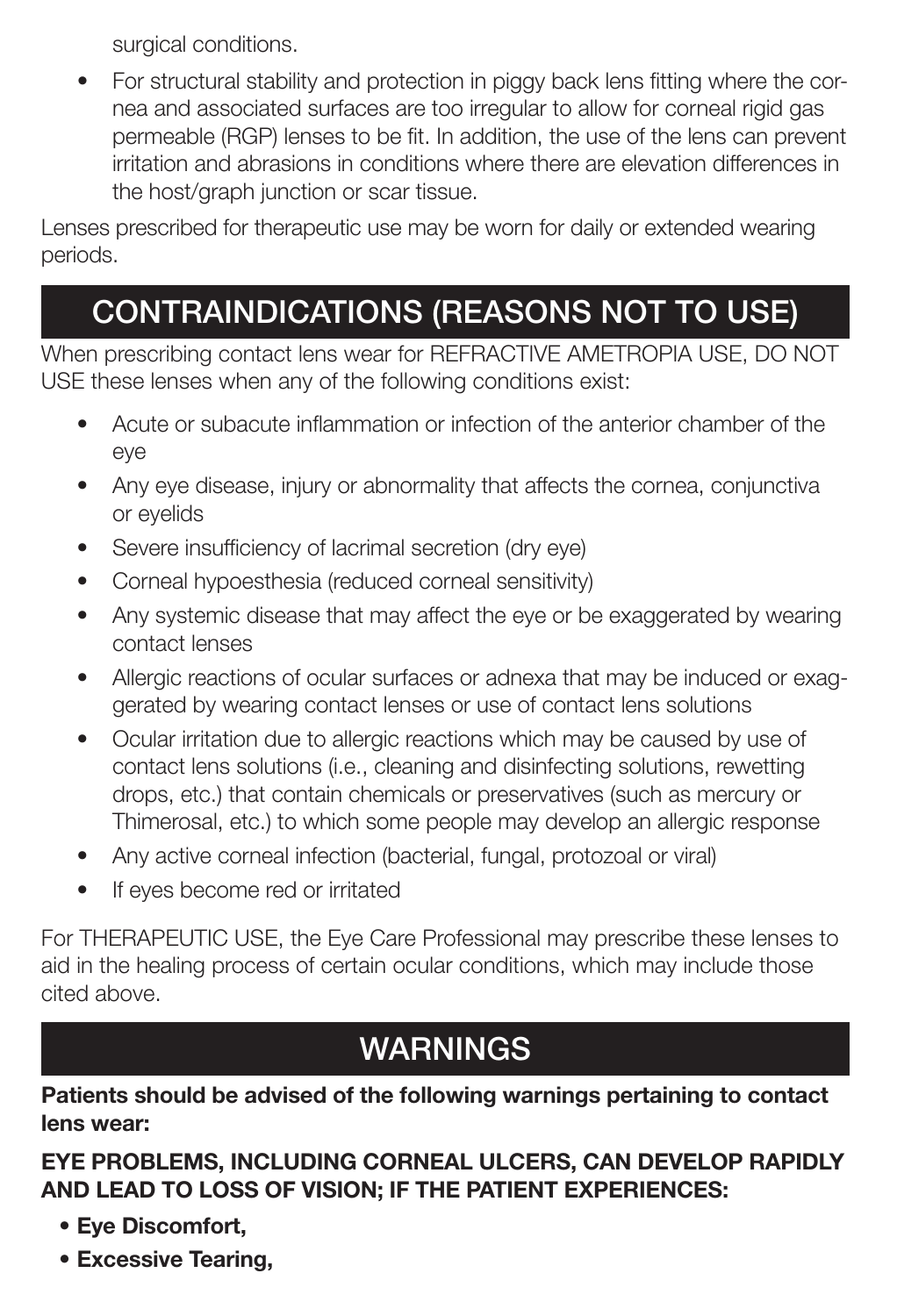- **Vision Changes,**
- **Loss of Vision,**
- **Eye Redness,**
- **Or Other Eye Problems,**

# **THE PATIENT SHOULD BE INSTRUCTED TO IMMEDIATELY REMOVE THE LENSES AND PROMPTLY CONTACT THE EYE CARE PROFESSIONAL.**

- When prescribed for daily wear, patients should be instructed not to wear lenses while sleeping. Clinical studies have shown that the risk of serious adverse reactions is increased when lenses are worn overnight, and that the risk of ulcerative keratitis is greater for extended wear contact lens users than for daily wear users.<sup>3</sup>
- Studies have shown that contact lens wearers who are smokers have a higher incidence of adverse reactions than nonsmokers.
- Problems with contact lenses or lens care products could result in serious injury to the eye. Patients should be cautioned that proper use and care of contact lenses and lens care products, including lens cases, are essential for the safe use of these products.
- The overall risk of ulcerative keratitis may be reduced by carefully following directions for lens care, including cleaning the lens case.

3 New England Journal of Medicine, September 21, 1989; 321 (12), pp. 773-783

# **Specific Instructions for Use and Warnings:**

# **• Water Activity**

# **Instructions for Use**

Do not expose contact lenses to water while wearing them.

# **WARNING:**

Water can harbor microorganisms that can lead to severe infection, vision loss or blindness. If lenses have been submersed in water when participating in water sports or swimming in pools, hot tubs, lakes or oceans, the patient should be instructed to discard them and replace them with a new pair. The Eye Care Professional should be consulted for recommendations regarding wearing lenses during any activity involving water.

# **• Soaking and Storing Your Lenses**

# **Instructions for Use**

Use only fresh multi-purpose (contact lens disinfecting) solution each time the lenses are soaked (stored).

# **WARNING:**

Do not reuse or "top off" old solution left in the lens case since solution reuse reduces effective lens disinfection and could lead to severe infection, vision loss, or blindness.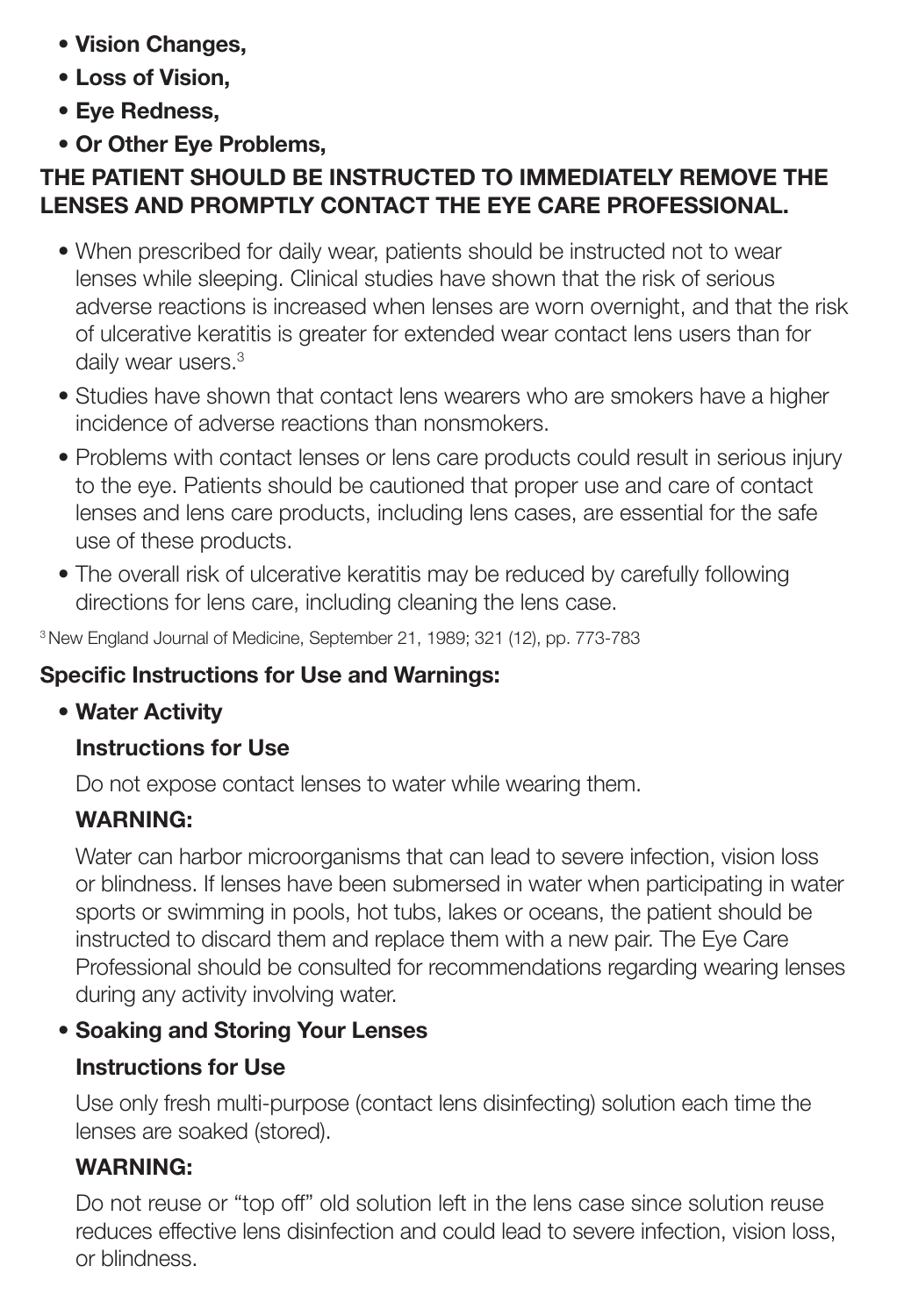"Topping-Off" is the addition of fresh solution to solution that has been sitting the case.

# **• Discard Date on Multi-Purpose Solution Bottle**

# **Instructions for Use**

- Discard any remaining solution after the recommended time period indicated on the bottle of multi-purpose solution used for disinfecting and soaking the contact lenses.
- The Discard Date refers to the time that the patient can safely use contact lens care product after the bottle has been opened. It is not the same as the expiration date, which is the last date that the product is still effective before it is opened.

# **WARNING:**

Using multi-purpose solution beyond the discard date could result in contamination of the solution and can lead to severe infection, vision loss, or blindness.

- To avoid contamination, DO NOT touch tip of container to any surface. Replace cap after using.
- To avoid contaminating the solution, DO NOT transfer to other bottles or containers.

# **• Rub and Rinse Time**

#### **Instructions for Use**

To adequately disinfect the lenses, the patient should rub and rinse the lenses according to the recommended lens rubbing and rinsing times in the labeling of the multi-purpose solution.

# **WARNING:**

- Rub and rinse lenses for the recommended amount of time to help prevent serious eye infections.
- Never use water, saline solution, or rewetting drops to disinfect the lenses. These solutions will not disinfect the lenses. Not using the recommended disinfectant can lead to severe infection, vision loss, or blindness.

# **• Lens Case Care**

# **Instructions for Use**

- Empty and clean contact lens cases with digital rubbing using fresh, sterile disinfecting solutions/contact lens cleaner. Never use water. Cleaning should be followed by rinsing with fresh, sterile disinfecting solutions (never use water) and wiping the lens cases with fresh, clean tissue is recommended. Never air dry or recap the lens case lids after use without any additional cleaning methods. If air drying, be sure that no residual solution remains in the case before allowing it to air dry.
- Replace the lens case according to the directions provided by the Eye Care Professional or the manufacturer's labeling that accompanies the case.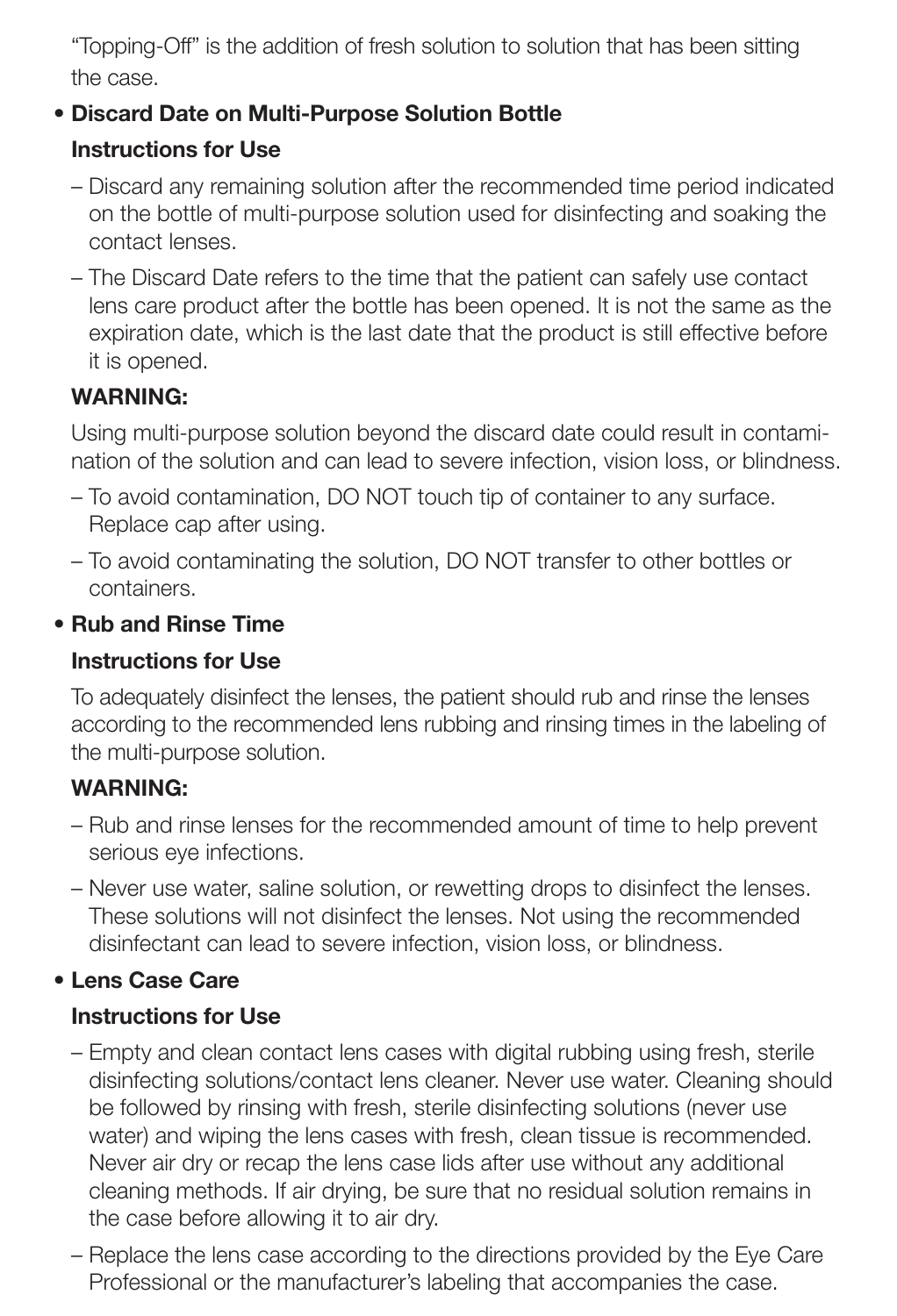– Contact lens cases can be a source of bacterial growth.

# **WARNING:**

Do not store lenses or rinse lens cases with water or any non-sterile solution. Only fresh multi-purpose solution should be used to prevent contamination of the lenses or lens case. Use of non-sterile solution can lead to severe infection, vision loss, or blindness.

# **PRECAUTIONS**

#### **Special Precautions for Eye Care Professionals:**

• Due to the small number of patients enrolled in clinical investigation of lenses, all refractive powers, design configurations, or lens parameters available in the lens material are not evaluated in significant numbers. Consequently, when selecting an appropriate lens design and parameters, the Eye Care Professional should consider all characteristics of the lens that can affect lens performance and ocular health, including oxygen permeability, wettability, central and peripheral thickness, and optic zone diameter.

The potential impact of these factors on the patient's ocular health should be carefully weighed against the patient's need for refractive correction; therefore, the continuing ocular health of the patient and lens performance on the eye should be carefully monitored by the prescribing Eye Care Professional.

- Patients who wear these lenses to correct presbyopia using monovision may not achieve the best corrected visual acuity for either far or near vision. Visual requirements vary with the individual and should be considered when selecting the most appropriate type of lens for each patient.
- Fluorescein, a yellow dye, should not be used while the lenses are on the eyes. The lenses absorb this dye and become discolored. Whenever fluorescein is used in eyes, the eyes should be flushed with a sterile saline solution that is recommended for in-eye use.
- Eye Care Professionals should instruct the patient to remove lenses immediately if the eyes become red or irritated.

#### **Eye Care Professionals should carefully instruct patients about the following care regimen and safety precautions:**

#### **Handling Precautions:**

- Before leaving the Eye Care Professional's office, the patient should be able to promptly remove the lenses or should have someone else available who can remove the lenses for him or her.
- DO NOT use if the sterile blister package is opened or damaged.
- Always wash and rinse hands before handling lenses. Do not get cosmetics, lotions, soaps, creams, deodorants, or sprays in the eyes or on the lenses. It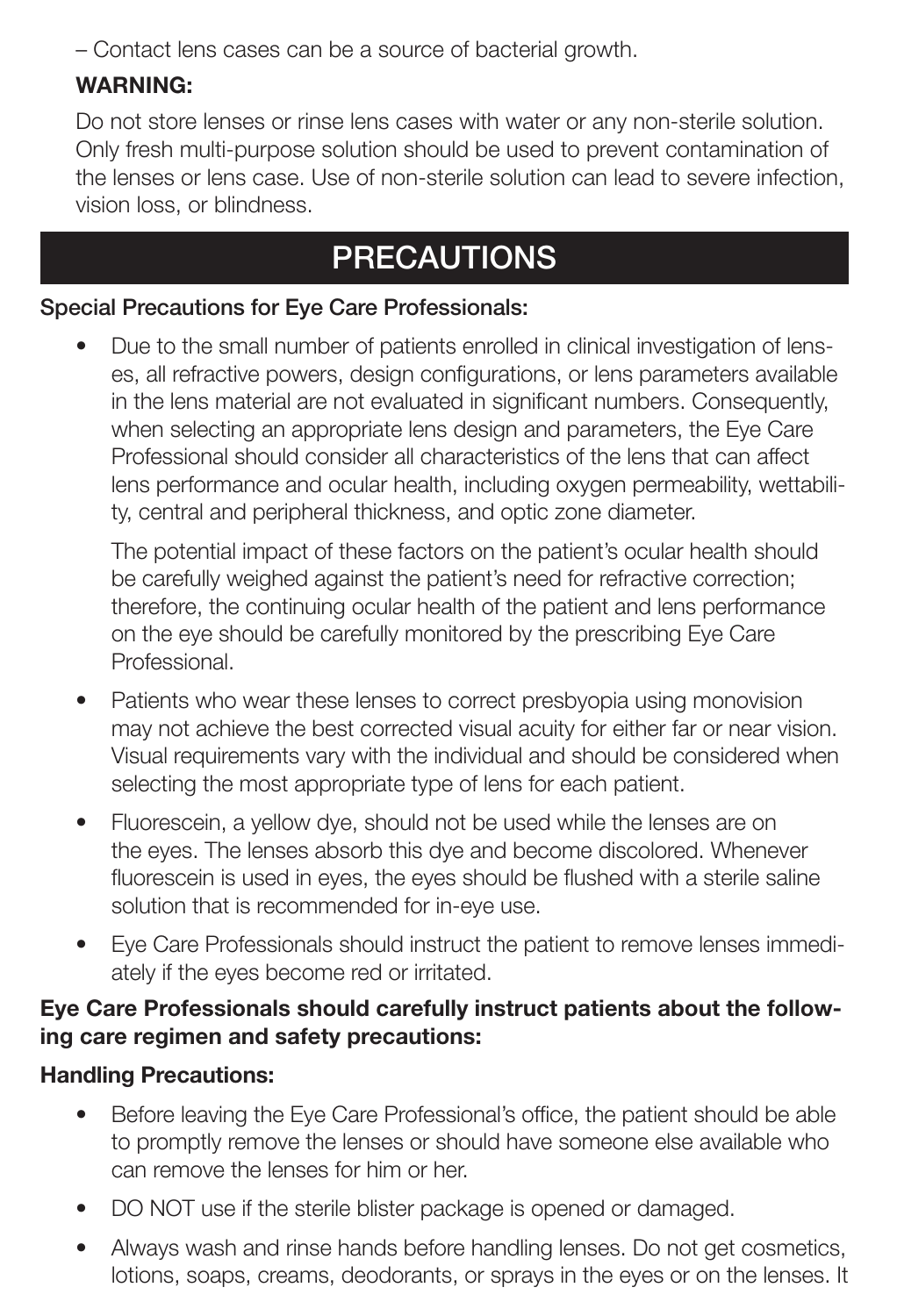is best to put on lenses before putting on makeup. Water-based cosmetics are less likely to damage lenses than oil-based products.

- DO NOT touch contact lenses with the fingers or hands if the hands are not free of foreign materials, as microscopic scratches of the lenses may occur, causing distorted vision and/or injury to the eye.
- Carefully follow the handling, insertion, removal, and wearing instructions in the Patient Instruction Guide for these lenses and those prescribed by the Eye Care Professional.
- Always handle lenses carefully and avoid dropping them.
- Never use tweezers or other tools to remove lenses from the lens container unless specifically indicated for that use. Slide the lens up the side of the bowl until it is free of the container.
- Do not touch the lens with fingernails.
- Close supervision is necessary for the Therapeutic use of these lenses. Ocular medications used during treatment with a bandage lens should be closely monitored by the Eye Care Professional. In certain ocular conditions, only the Eye Care Professional will insert and remove the lenses. In these cases, patients should be instructed not to handle the lenses themselves.

#### **Lens Wearing Precautions:**

- If the lens sticks (stops moving) on the eye, follow the recommended directions in "Care for Sticking (Non-Moving) Lenses". The lens should move freely on the eye for the continued health of the eye. If non-movement of the lens continues, the patient should be instructed to immediately consult his or her Eye Care Professional.
- Never wear lenses beyond the period recommended by the Eye Care Professional.
- The patient should be advised to never allow anyone else to wear their lenses. They have been prescribed to fit their eyes and to correct their vision to the degree necessary. Sharing lenses greatly increases the chance of eye infections.
- If aerosol products, such as hair spray, are used while wearing lenses, exercise caution and keep eyes closed until the spray has settled.
- Avoid all harmful or irritating vapors and fumes while wearing lenses.

#### **Lens Care Precautions:**

- Different solutions cannot always be used together and not all solutions are safe for use with all lenses. Use only recommended solutions.
- Never use solutions recommended for conventional hard contact lenses only.
- Chemical disinfection solutions should not be used with heat unless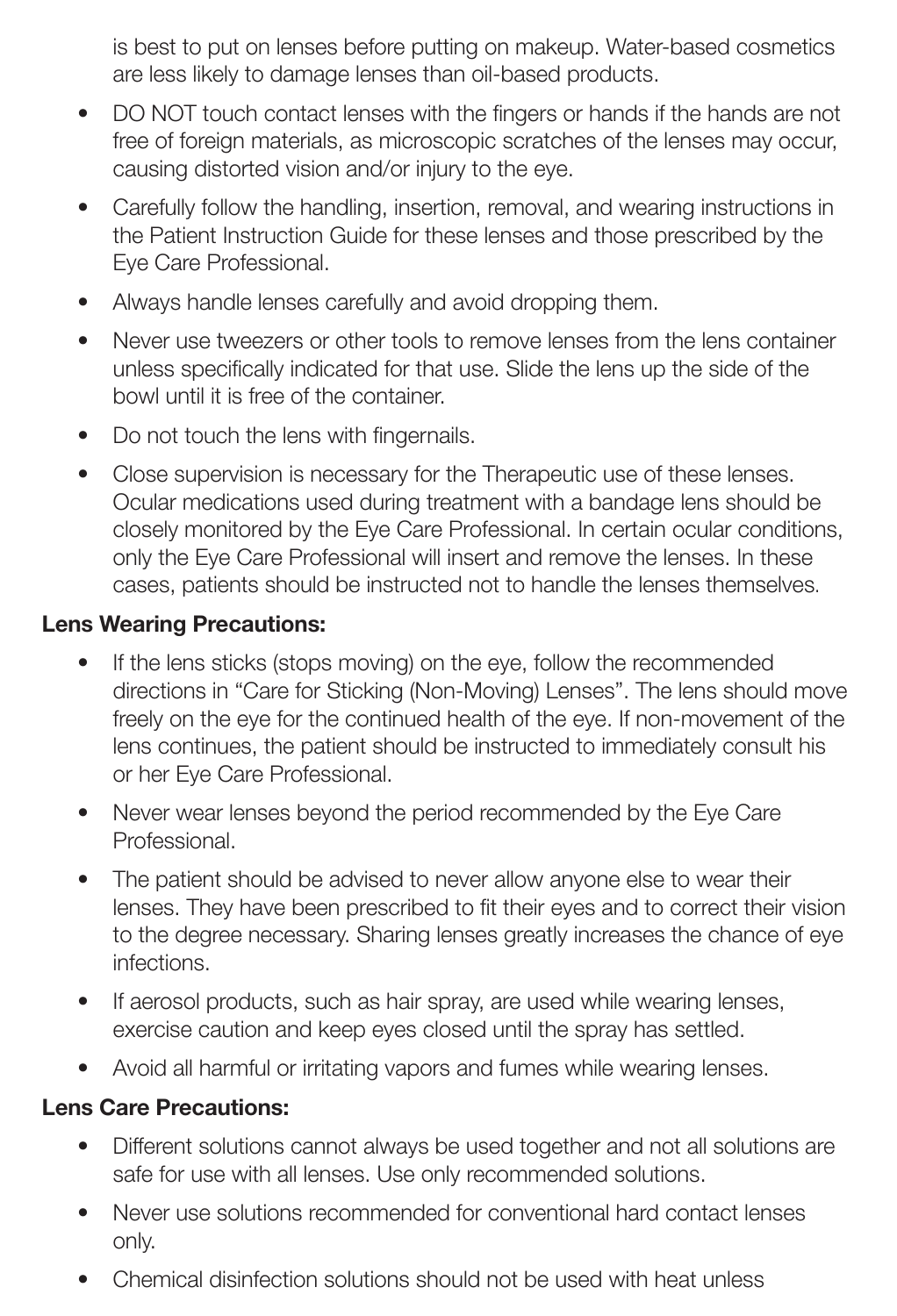specifically indicated on product labeling for use in both heat and chemical disinfection.

- Always use fresh, unexpired lens care solutions and lenses.
- Do not change solution without consulting with your Eye Care Professional.
- Always follow directions in the package inserts for the use of contact lens solutions.
- Use only a chemical (not heat) lens care system. Use of a heat (thermal) care system can damage these lenses.
- Sterile unpreserved solutions, when used, should be discarded after the time specified in the directions.
- Do not use saliva or anything other than the recommended solutions for lubricating or wetting lenses.
- Always keep the lenses completely immersed in the recommended storage solution when the lenses are not being worn (stored). Prolonged periods of drying will reduce the ability of the lens surface to return to a wettable state. Follow the lens care directions in "Care For A Dried Out (Dehydrated) Lens" if lens surface does become dried out.

#### **Other Topics to Discuss with Patients:**

- Always contact the Eye Care Professional before using any medicine in the eyes.
- Certain medications, such as antihistamines, decongestants, diuretics, muscle relaxants, tranquilizers, and those for motion sickness may cause dryness of the eye, increased lens awareness, or blurred vision. Should such conditions exist, proper remedial measures should be prescribed. Depending on the severity, this could include the use of lubricating drops that are indicated for use with soft contact lenses or the temporary discontinuance of contact lens wear while such medication is being used.
- Oral contraceptive users could develop visual changes or changes in lens tolerance when using contact lenses. Patients should be cautioned accordingly.
- As with any contact lens, follow-up visits are necessary to assure the continuing health of the patient's eyes. The patient should be instructed as to a recommended follow-up schedule.

#### **Who Should Know That the Patient is Wearing Contact Lenses?**

- Patients should inform all doctors (Health Care Professionals) about being a contact lens wearer.
- Patients should always inform their employer of being a contact lens wearer. Some jobs may require use of eye protection equipment or may require that the patient not wear contact lenses.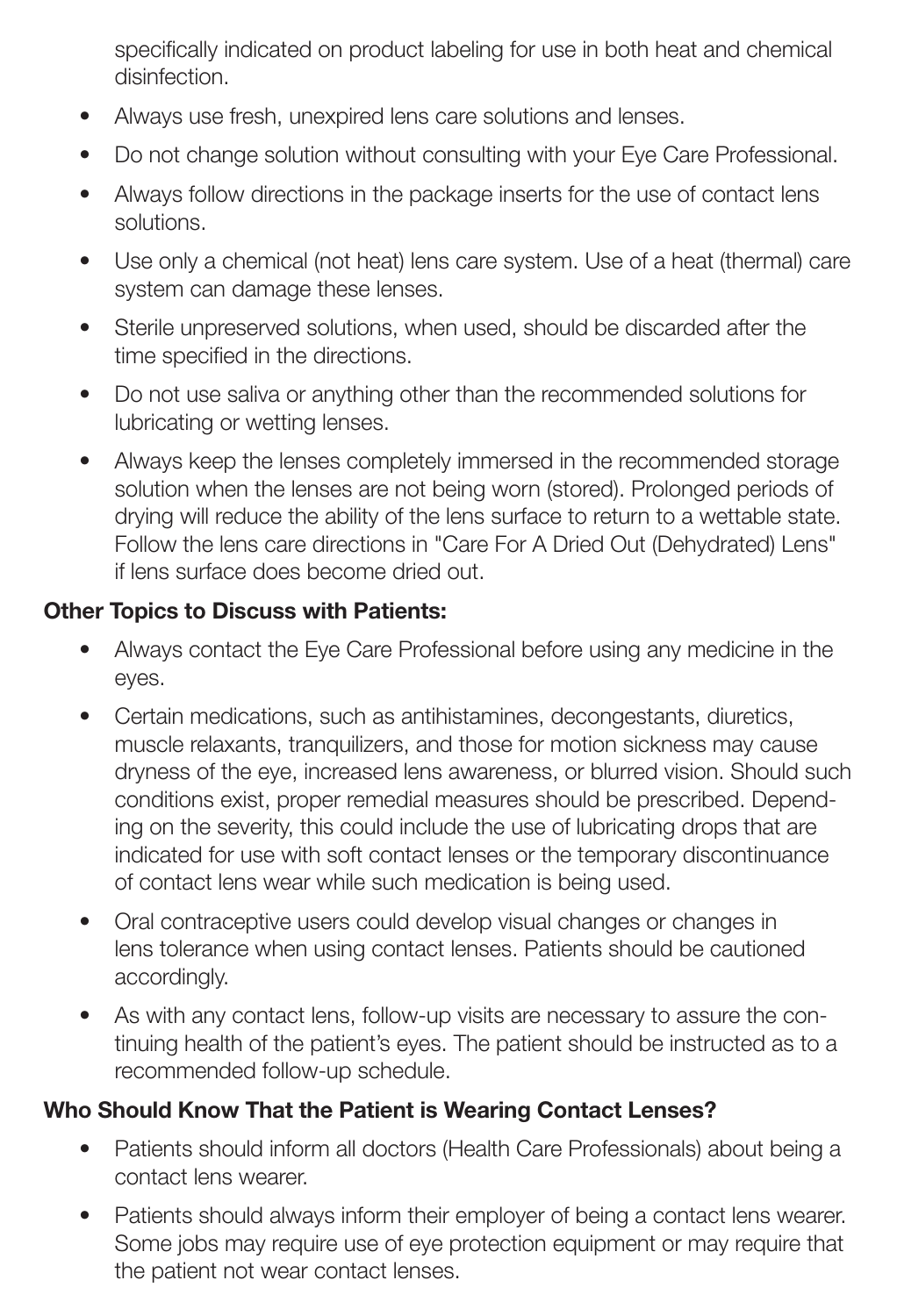# **ADVERSE REACTIONS**

#### **The patient should be informed that the following problems may occur when wearing contact lenses:**

- The eye may burn, sting and/or itch.
- There may be less comfort than when the lens was first placed on the eye.
- There may be a feeling of something in the eye (foreign body, scratched area).
- There may be the potential for some temporary impairment due to peripheral infiltrates, peripheral corneal ulcers, and corneal erosion. There may be the potential for other physiological observations, such as local or generalized edema, corneal neovascularization, corneal staining, injection, tarsal abnormalities, iritis and conjunctivitis, some of which are clinically acceptable in low amounts.
- There may be excessive watering, unusual eye secretions or redness of the eye.
- Poor visual acuity, blurred vision, rainbows or halos around objects, photophobia, or dry eyes may also occur if the lenses are worn continuously or for too long a time.
- The patient should be instructed to conduct a simple 3-part self-examination at least once a day. They should ask themselves:
	- How do the lenses feel on my eyes?
	- How do my eyes look?
	- Have I noticed a change in my vision?

If the patient reports any problems, he or she should be instructed to IMMEDIATE-LY REMOVE THE LENS. If the problem or discomfort stops, the patient should discard the lens and place a new fresh lens on the eye.

If after inserting the new lens, the problem continues, the patient should be directed to IMMEDIATELY REMOVE THE LENS AND CONTACT HIS OR HER EYE CARE PROFESSIONAL.

The patient should be instructed NOT to use a new lens as self-treatment for the problem.

The patient should be advised that when any of the above symptoms occur, a serious condition such as infection, corneal ulcer, neovascularization or iritis may be present. He or she should be instructed to seek immediate professional identification of the problem and prompt treatment to avoid serious eye damage.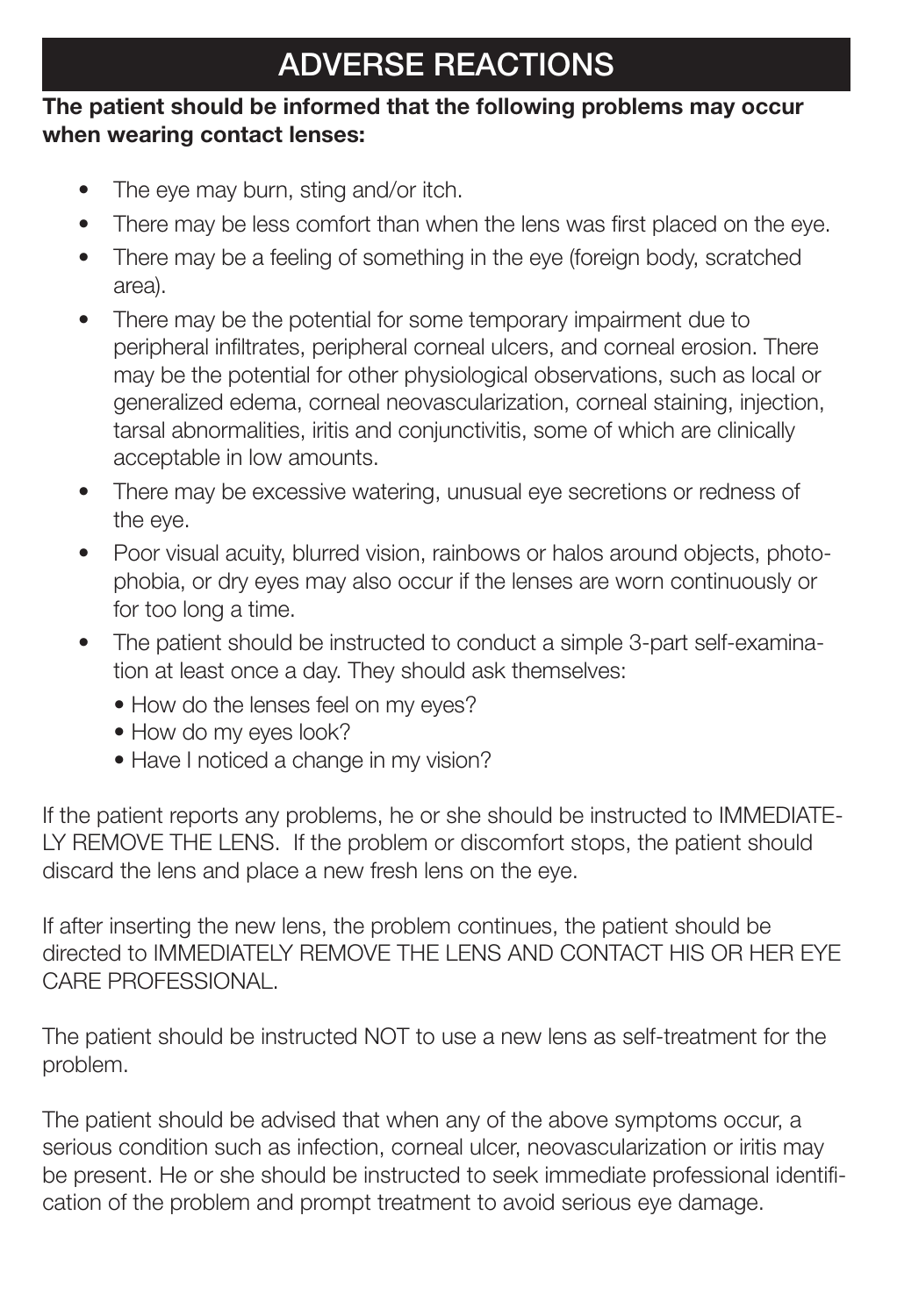#### **A. Patient Selection:**

Patients selected to wear these lenses should be chosen based on:

- Motivation to wear lenses
- Ability to follow instructions regarding lens wear care
- General health
- Ability to adequately handle and care for the lenses
- Ability to understand the risk and benefits of lens wear

Patients who do not meet the above criteria should not be provided with contact lenses.

# **B. Pre-fitting Examination:**

Initial evaluation of the patient should begin with a thorough case history to determine if there are any contraindications to contact lens wear. During the case history, the patient's visual needs and expectations should be determined as well as an assessment of their overall ocular, physical, and mental health.

Preceding the initial selection of trial contact lenses, a comprehensive ocular evaluation should be performed that includes, but is not limited to, the measurement of distance and near visual acuity, distance and near refractive prescription (including determining the preferred reading distance for presbyopes), keratometry and biomicroscopic evaluation.

Based on this evaluation, if it is determined that the patient is eligible to wear these lenses, the Eye Care Professional should proceed to the appropriate lens fitting instruction outlined below.

# **C. Initial Power Determination**

A spectacle refraction should be performed to establish the patient's baseline refractive status and to guide in the selection of the appropriate lens power. Remember to compensate for vertex distance if the refraction is greater than ±4.00D.

# **D. Base Curve Selection (Trial Lens Fitting)**

The following trial lenses should be selected for patients regardless of keratometry readings. However, corneal curvature measurements should be performed to establish the patient's baseline ocular status.

- **ACUVUE OASYS®**: 8.4 mm/14.0 mm
- **ACUVUE OASYS® for ASTIGMATISM:** 8.6 mm/14.5 mm
- **ACUVUE OASYS® for PRESBYOPIA:** 8.4 mm/14.3 mm

The trial lenses should be placed on each of the patient's eyes and evaluated after the patient has adjusted to the lenses.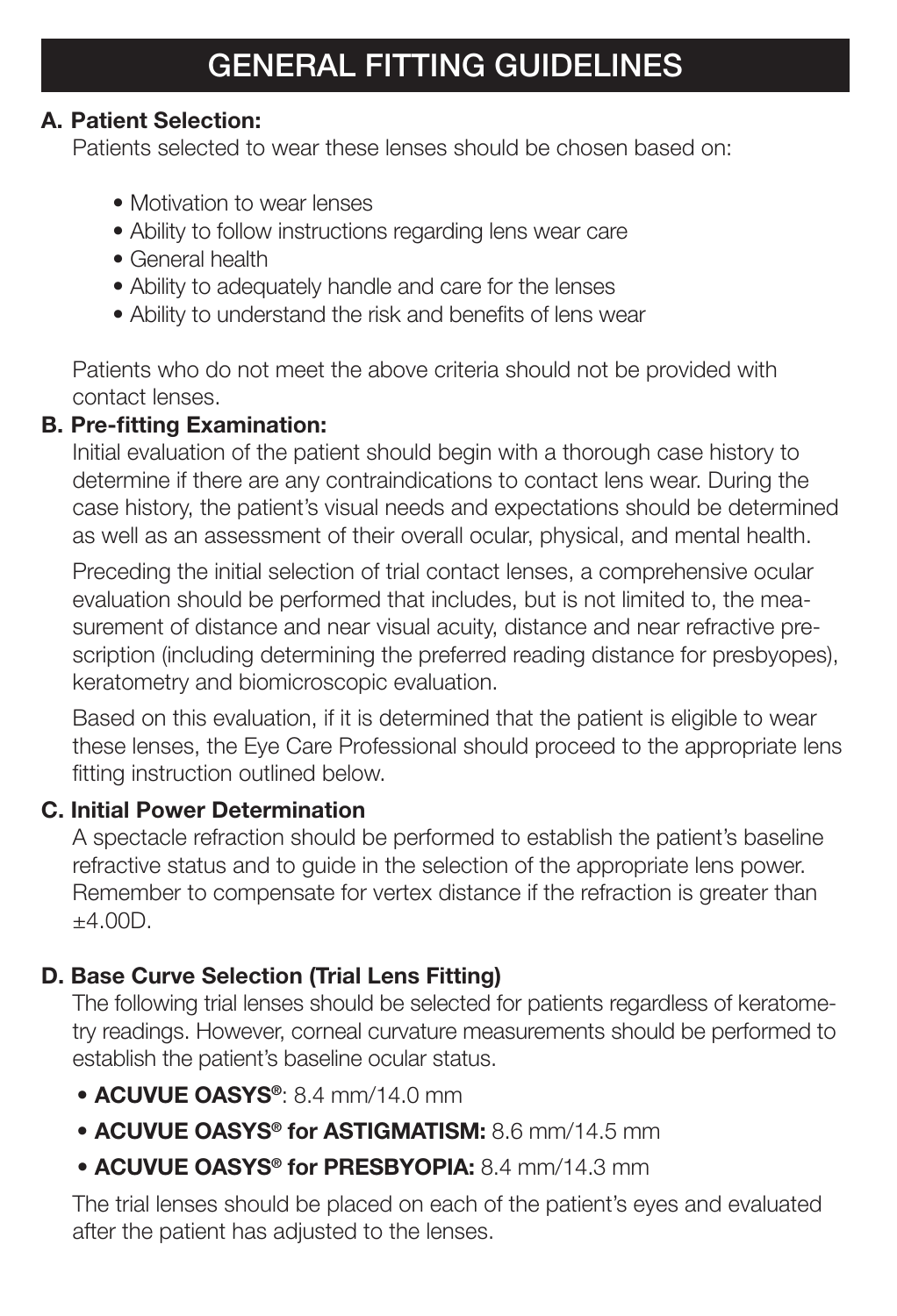#### 1. Criteria of a Properly Fit Lens

A properly fit lens will center and completely cover the cornea (i.e., no limbal exposure), have sufficient movement to provide tear exchange under the contact lens with the blink, and be comfortable. The lens should move freely when manipulated digitally with the lower lid, and then return to its properly centered position when released.

#### 2. Criteria of a Flat Fitting Lens

A flat fitting lens may exhibit one or more of the following characteristics: decentration, incomplete corneal coverage (i.e., limbal exposure), excessive movement with the blink and/or edge standoff. If the lens is judged to be flat fitting, it should not be dispensed to the patient.

#### 3. Criteria of a Steep Fitting Lens

A steep fitting lens may exhibit one or more of the following characteristics: insufficient movement with the blink, conjunctival indentation, and resistance when pushing the lens up digitally with the lower lid. If the lens is judged to be steep fitting, it should not be dispensed to the patient.

If the initial trial base curve is judged to be flat or steep fitting, the alternate base curve, if available, should be trial fit and evaluated after the patient has adjusted to the lens. The lens should move freely when manipulated digitally with lower lid, and then return to a properly centered position when released. If resistance is encountered when pushing the lens up, the lens is fitting tightly and should not be dispensed to the patient.

# **E. Final Lens Power (Spherical)**

A spherical over-refraction should be performed to determine the final lens power after the lens fit is judged acceptable. The spherical over-refraction should be combined with the trial lens power to determine the final lens prescription. The patient should experience good visual acuity with the correct lens power unless there is excessive residual astigmatism.

| Example 1                  |          |
|----------------------------|----------|
| Diagnostic lens:           | $-2.00D$ |
| Spherical over-refraction: | $-0.25D$ |
| Final lens power:          | $-2.25D$ |

| Example 2                  |          |
|----------------------------|----------|
| Diagnostic lens:           | $-2.00D$ |
| Spherical over-refraction: | $+0.25D$ |
| Final lens power:          | $-1.75D$ |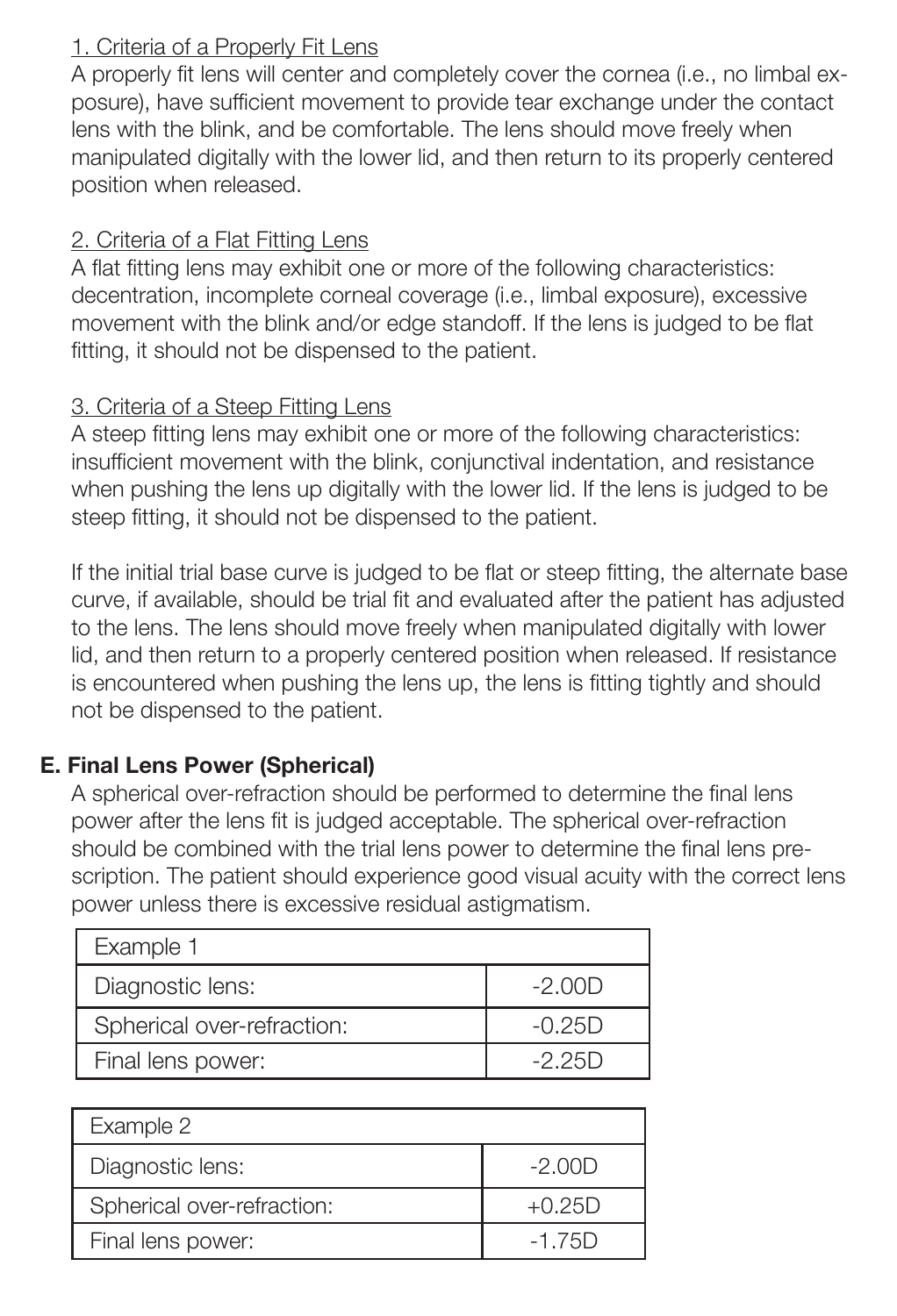If vision is acceptable, perform a slit lamp examination to assess adequate fit (centration and movement). If fit is acceptable, dispense the lenses instructing the patient to return in one week for reassessment (see dispensing and follow-up information in PATIENT MANAGEMENT).

#### **All patients should be supplied with a copy of the PATIENT INSTRUCTION GUIDE for these lenses. Copies are available for download at www.acuvue.com.**

# **TORIC FITTING GUIDELINES**

Although most aspects of the fitting procedure are identical for all types of soft contact lenses, including torics, there are some additional steps and/or rules to follow to assure the proper fit of toric lenses.

The only new steps you must follow in prescribing ACUVUE OASYS® for ASTIG-MATISM contact lenses are that you must determine the stability, repeatability and drift angle of the lens axis so that you can prescribe the correct lens axis for your patient.

# **A. How to Determine Lens Cylinder and Axis Orientation**

# 1. Locate the Orientation Marks

To help determine the proper orientation of the toric lens, you'll find two primary marks about 1 mm from the lens edge representing the vertical position on opposite ends of the lens at 6 and 12 o'clock (Fig. 1). Because of the lens' ballasting system, either mark can represent the vertical position – there is no "top" and "bottom" as in a prism-ballasted lens. You don't need to view both marks to assess orientation; simply look for the 6 o'clock mark as you would with a prism-ballasted lens.

# **Figure 1**

You'll need a biomicroscope and a 1 mm or 2 mm parallelepiped beam to highlight the marks when the lens is fitted to the eye. There are a number of techniques you can use to improve the visibility of the 6 o'clock mark. Using a parallelepiped beam and medium magnification (10x or 15x), slowly pan down the lens, looking just below the direct illumination at the retroilluminated area. Backlighting the mark this way should make it more visible. Sometimes manipulating the lower lid may be necessary to uncover the mark.

# 2. Observe Lens Rotation and Stability

Observe the position and stability of the "bottom" mark. It usually stabilizes at the 6 o'clock position. If it does, calculation of the lens power will be straightforward. The 6 o'clock position is not a "must"; however, the absolute requirement is that the axis position be stable and repeatable.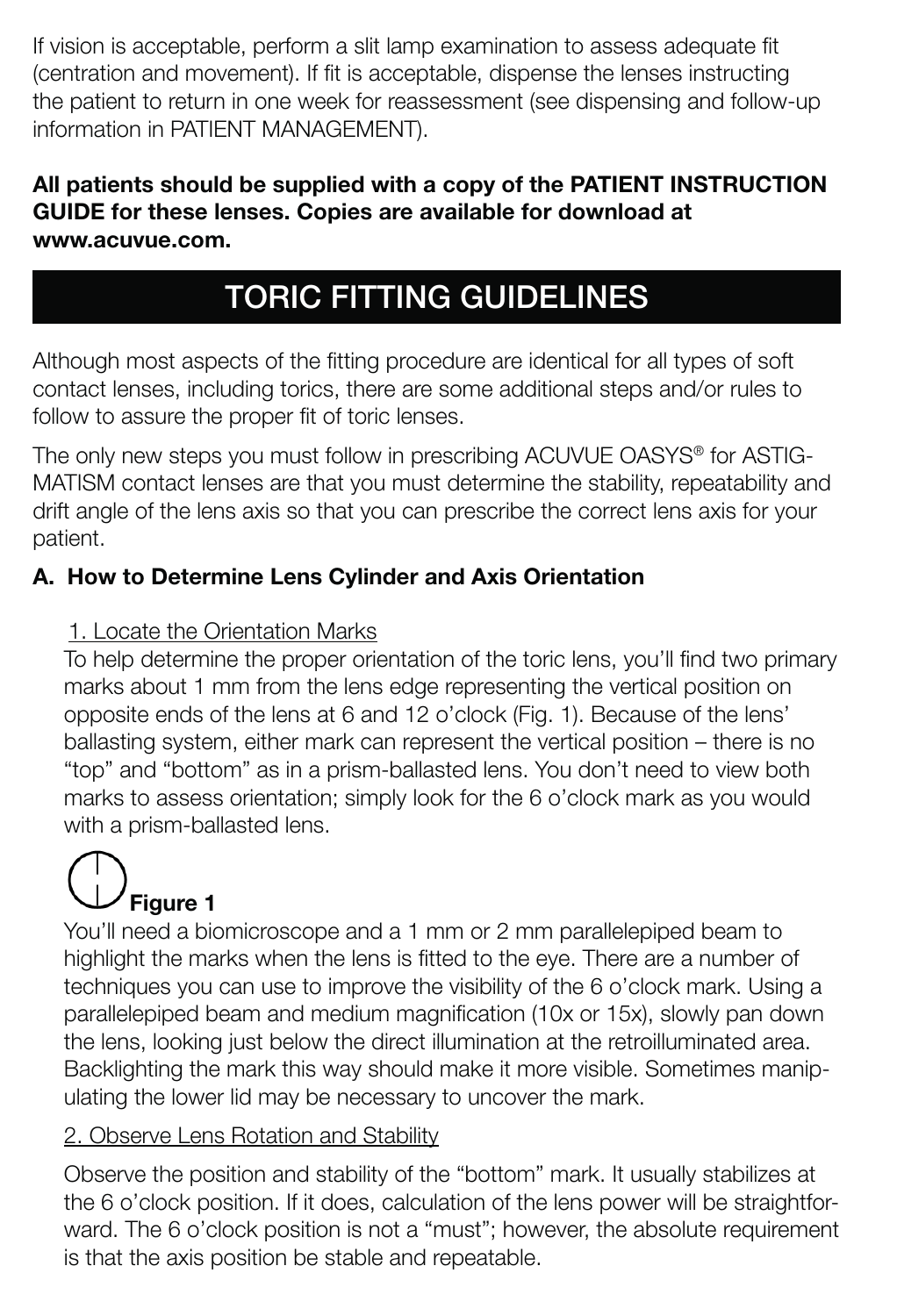The mark may stabilize somewhat left or right (drift) of the vertical meridian and still enable you to fit a toric lens for that eye, as long as the lens always returns to the same "drift axis" position after settling. The deviation can be compensated for in the final prescription. Your objective is to ensure that whatever position the initial lens assumes near 6 o'clock, this position must be stable and repeatable. With full eye movement or heavy blink, you may see the marks swing away, but they must return quickly to the original stable position. If the lens does not return quickly, you may need to select a different lens.

#### **Assessing Rotation**

Imagine the eye as a clock dial and every hour represents a 30° interval. If the orientation mark of the initial lens stabilizes somewhat left or right of the vertical position, the final lens will orient on the eve with the same deviation. You can use an axis reticule in the slit lamp or use a line-scribed lens in a spectacle trial frame to measure or estimate the "drift angle" of the cylinder axis.

To compensate for this "drift", measure or estimate the "drift", then add or subtract it from the refractive axis to determine the correct cylinder axis. Use the LARS (Left Add, Right Subtract) method to determine which direction to compensate.

#### **B. How to Determine the Final Lens Power**

When the diagnostic lens has its axis aligned in the same meridian as the patient's refractive axis, a spherocylindrical over-refraction may be performed and visual acuity determined. However, in the case of crossed axes, such as when the diagnostic lens axis is different from the patient's refractive axis, it is not advisable to over-refract because of the difficulty in computing the resultant power. In fitting contact lenses, it is customary to prescribe the full power in the sphere. In the cylinder, however, any lens rotation is visually disturbing to the patient, so it's more practical to prescribe as weak a cylinder as possible. So, here is how to determine the final lens power.

# **For the Sphere:**

If sphere alone or combined sphere and cylinder  $Rx > \pm 4.00D$ , compensate for vertex distance. If sphere alone or combined sphere and cylinder Rx ≤± 4.00D, vertex compensation is not necessary.

#### **For the Cylinder:**

Adjust the axis by the drift angle using LARS. Choose a cylinder that is  $\leq$  0.25D from the refractive cylinder.

#### **Case Examples:**

#### **Example 1**

Manifest (spectacle) refraction: O.D. –2.50 -1.25 x 180 20/20 O.S. –2.00 -1.00 x 180 20/20

Choose a diagnostic lens for each eye with an axis as close to 180° as possible. Place the lens on each eye and allow a minimum of 3 minutes for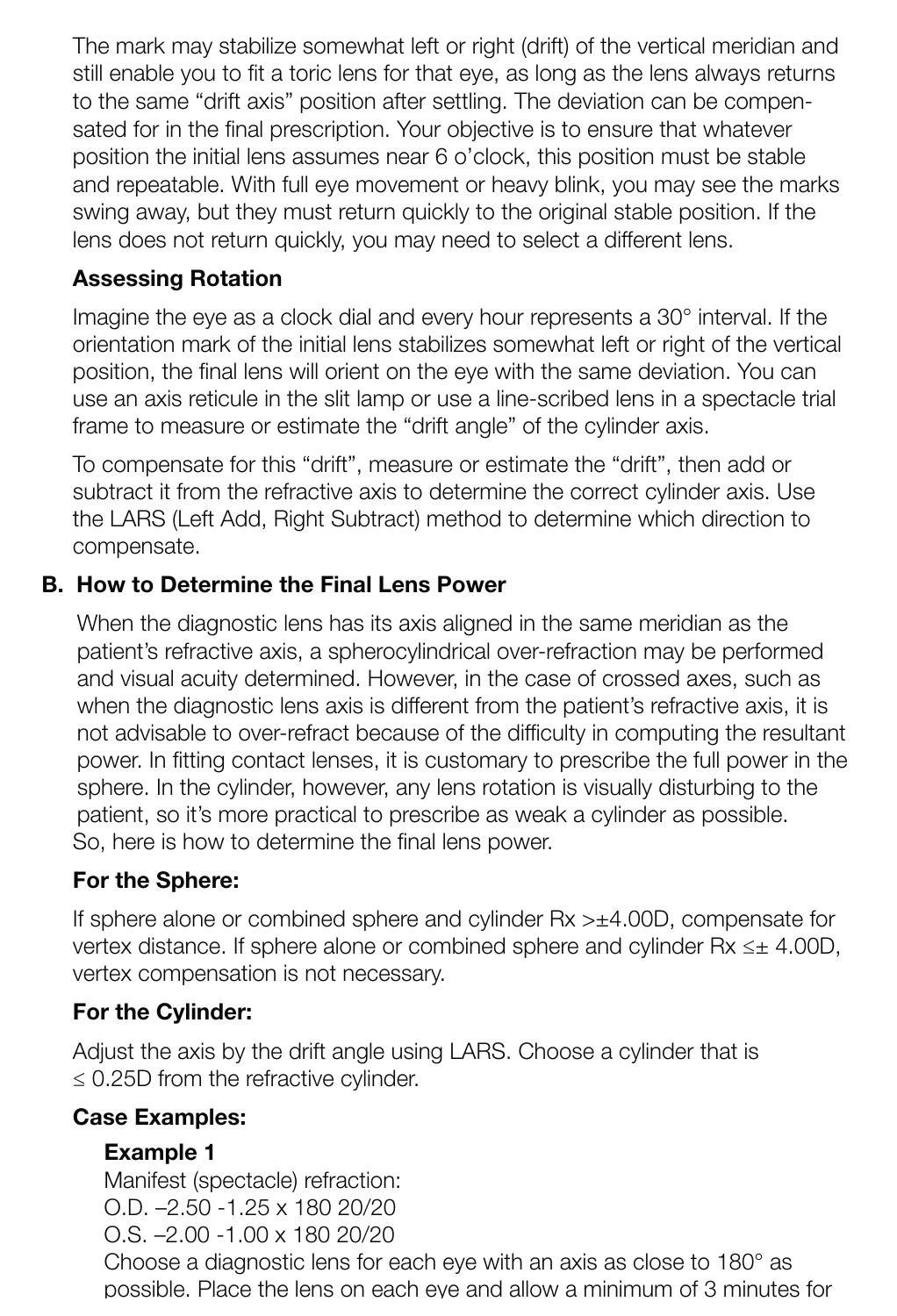it to equilibrate, based on the patient's initial response to the lens. If the lens has not yet stabilized, recheck until stable.

Check the orientation of the axis mark. If the bottom axis mark is in the 6 o'clock position on both eyes, choose the appropriate cylinder as listed previously. If the lens has not yet stabilized, recheck until stable.

Here is the Rx Prescribed:

O.D. -2.50 -1.25 x 180 O.S. –2.00 -0.75 x 180

#### **Example 2**

Manifest (spectacle) refraction: O.D. –3.00 -1.00 x 90 20/20 O.S. –4.75 -2.00 x 90 20/20

Choose diagnostic lenses of –3.00 –0.75 x 90 for the right eye and –4.50 -1.75 x 90 for the left eye, the nearest lenses available to the spherical power and axis needed. Place the lens on each eye and allow a minimum of 3 minutes for it to equilibrate, based on the patient's initial response to the lens. If the lens has not yet stabilized, recheck until stable. The orientation mark on the right lens rotates left from the 6 o'clock position by 10°.

The fitting indicates the following:

# **Right Eye:**

Compensate the 10° axis drift by adding it to the manifest refraction axis. Here is the Rx prescribed:

O.D. –3.00 –0.75 x 100

# **Left Eye**

The lens on the left eye shows good centration, movement and a consistent tendency for the mark to drift right by 10° from the 6 o'clock position following a forced blink. Since the manifest refraction called for a power of –4.75D, adjust for the vertex distance and reduce the sphere by 0.25D and prescribe the –1.75D cylinder. Compensate for the 10° axis drift by subtracting it from the manifest refraction.

Here is the Rx Prescribed:

O.S.  $-4.50 - 1.75 \times 80$ 

If vision is acceptable, perform a slit lamp examination to assess adequate fit (centration and movement). If fit is acceptable, dispense the lenses instructing the patient to return in one week for reassessment (see dispensing and follow up information in PATIENT MANAGEMENT).

#### **All patients should be supplied with a copy of the PATIENT INSTRUCTION GUIDE for these lenses. Copies are available for download at www.acuvue.com.**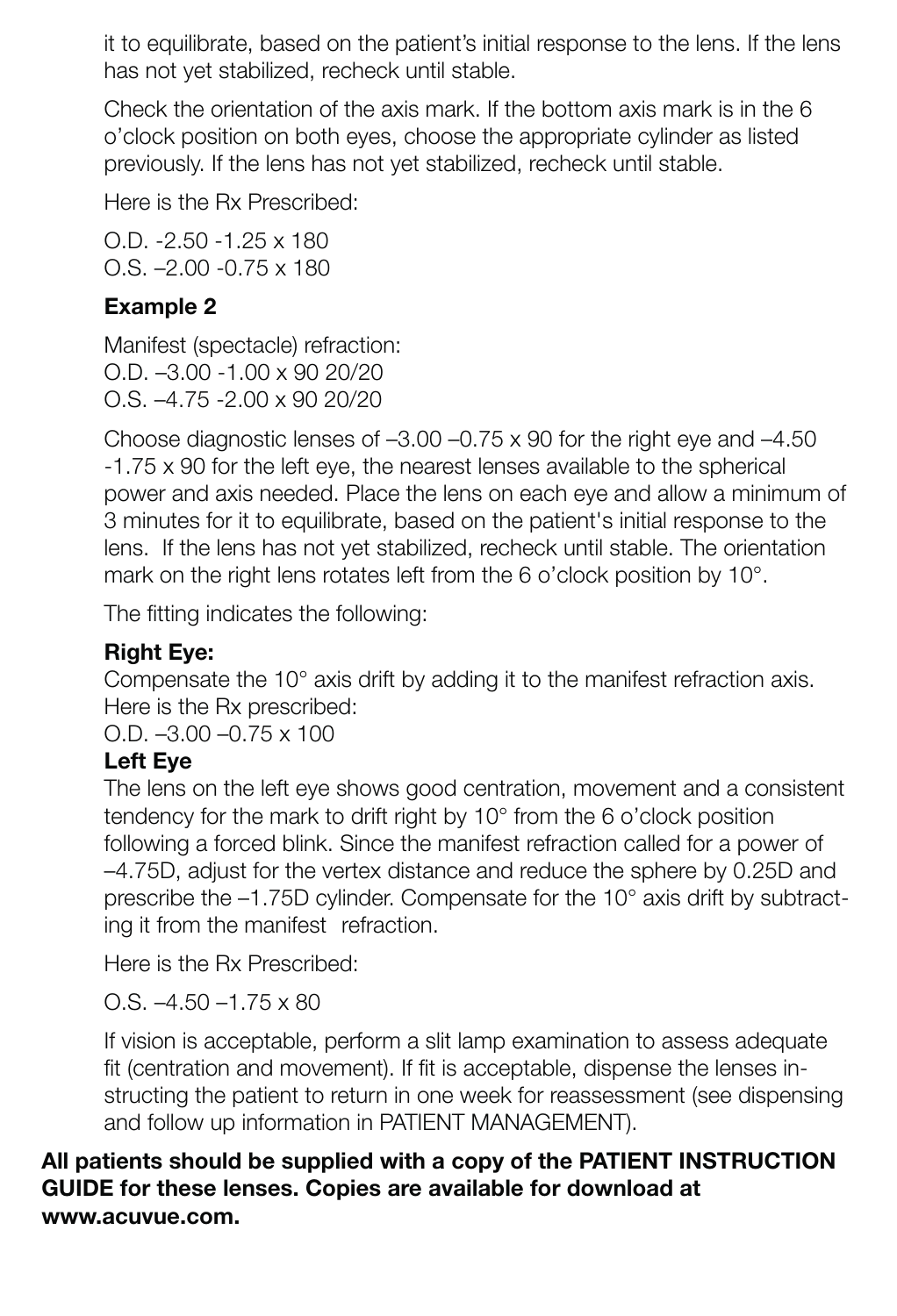# **MULTIFOCAL FITTING GUIDELINES**

#### **A. Presbyopic Needs Assessment & Patient Education**

Multifocal contact lenses may produce compromise to vision under certain circumstances and the patient should understand that they might not find their vision acceptable in specific situations (i.e., reading a menu in a dim restaurant, driving at night in rainy/foggy conditions, etc.). Therefore, caution should be exercised when the patient is wearing the correction for the first time until they are familiar with the vision provided in visually challenging environments. Occupational and environmental visual demands should be considered. If the patient requires critical visual acuity and stereopsis, it should be determined by trial whether this patient can function adequately with the ACUVUE OASYS® for PRESBYOPIA contact lenses. Wear may not be optimal for activities such as:

- 1. visually demanding situations such as operating potentially dangerous machinery or performing other potentially hazardous activities; and
- 2. driving automobiles (e.g., driving at night). Patients who cannot pass their state driver's license requirements with these lenses should be advised to not drive with this correction, OR may require that additional over-correction be prescribed.

These lenses are not recommended for patients who have –1.00D or greater of refractive cylinder as this level of uncorrected cylinder may lead to additional visual compromise.

These lenses are available in the following ADD powers:

- Lens "LOW" = "low" near ADD lens (Max +1.25 ADD)
- Lens "MID" = "medium" near ADD lens (Max +1.75 ADD)
- Lens "HGH" = "high" near ADD lens (Max +2.50 ADD)

#### **B. Fitting Instructions**

#### **1. Determine the following:**

- Eye dominance (the methods described in MONOVISION FITTING GUIDE-LINES may be used)
- Spherical equivalent distance prescription (vertex corrected if necessary and rounded to less minus if between powers)
- Near ADD

# **2 . Select the initial trial lens as follows:**

• For each eye select the trial lens distance power that is closest to the patient's distance spherical equivalent.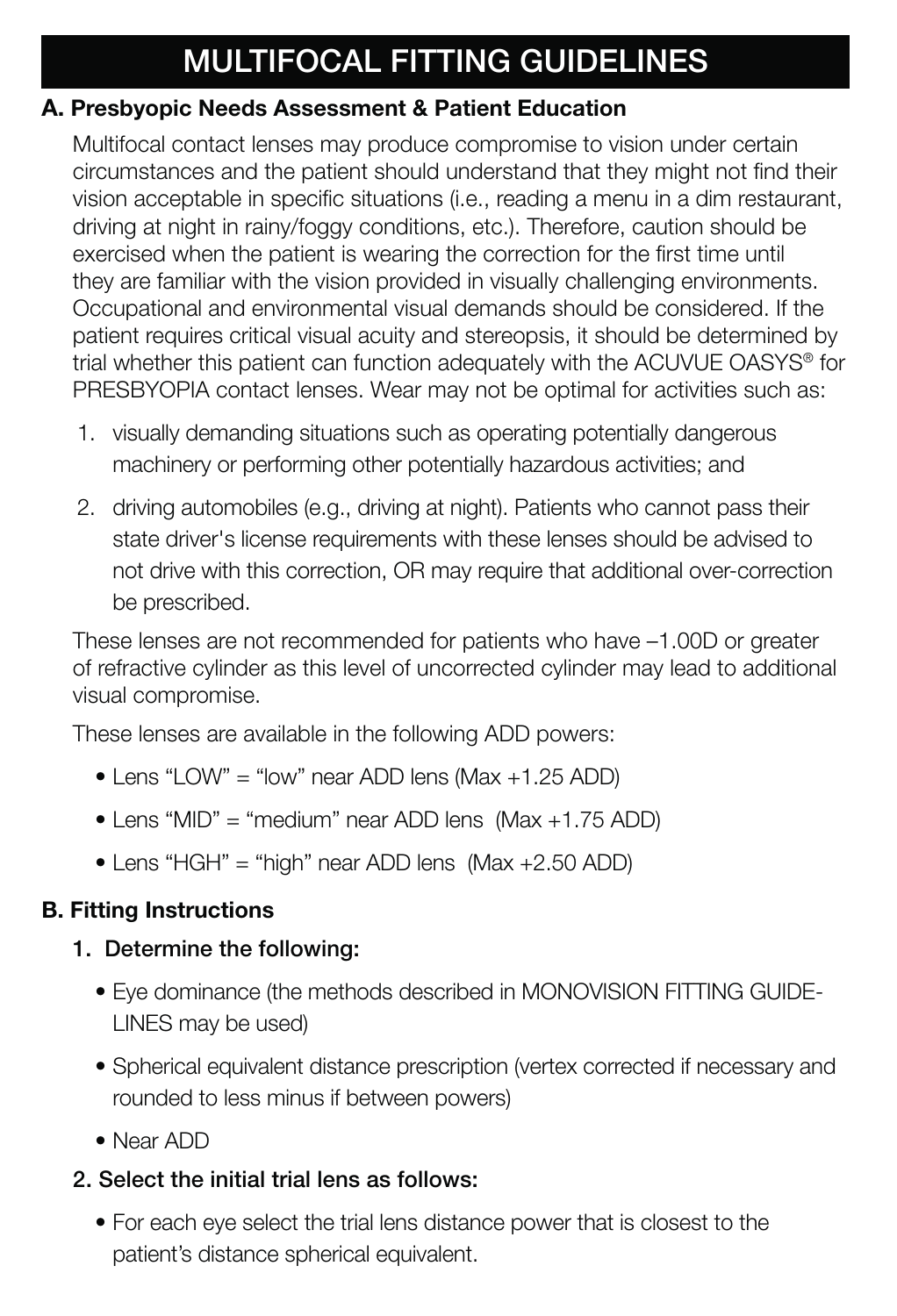• Select the near power of the lens based on the patient's ADD range as follows:

ADD: +0.75 to +1.25 use a "LOW" near ADD lens on each eye

ADD: +1.50 to +1.75 use a "MID" near ADD lens on each eye

ADD: +2.00 to +2.50 use a "HGH" near ADD lens on each eye

# **3. Allow the lens to settle for a minimum 10 minutes.**

# **4. Assess distance and near vision binocularly and monocularly.**

- Demonstrate the vision under various lighting conditions (normal and decreased illumination) and at distance, intermediate and near.
- Make adjustments in power as necessary (see Multifocal Troubleshooting below). The use of hand-held trial lenses is recommended.
- If distance and near vision are acceptable, perform a slit lamp examination to assess adequate fit (centration and movement). If fit is acceptable, dispense the lenses instructing the patient to return in one week for reassessment (see dispensing and follow-up information in PATIENT MANAGEMENT).

# **C. Multifocal Troubleshooting**

# **Unacceptable Near Vision:**

Determine the amount of additional plus, or less minus, over one or both eyes that is acceptable, while checking the effect on distance and near vision. If vision is still not acceptable, change the non-dominant eye to the next highest ADD power.

# **Unacceptable Distance Vision:**

Determine the amount of additional minus, or less plus, over one or both eyes that is acceptable while checking the effect on distance and near vision. If vision is still not acceptable, change the dominant eye to the next lowest ADD power. If the patient is wearing two low ADD lenses, change the dominant eye to a sphere lens with a power equal to the spherical equivalent distance prescription.

# **Unacceptable Distance and Near Vision:**

Determine the amount of additional plus and/or minus over one or both eyes that is acceptable while checking the effect on distance and near vision. If additional plus and/or minus is not required, change the lens power in the dominant eye to the next lowest ADD power and the lens power in the non-dominant eye to the next highest ADD power, if applicable.

#### **All patients should be supplied with a copy of the PATIENT INSTRUCTION GUIDE for these lenses. Copies are available for download at www.acuvue.com.**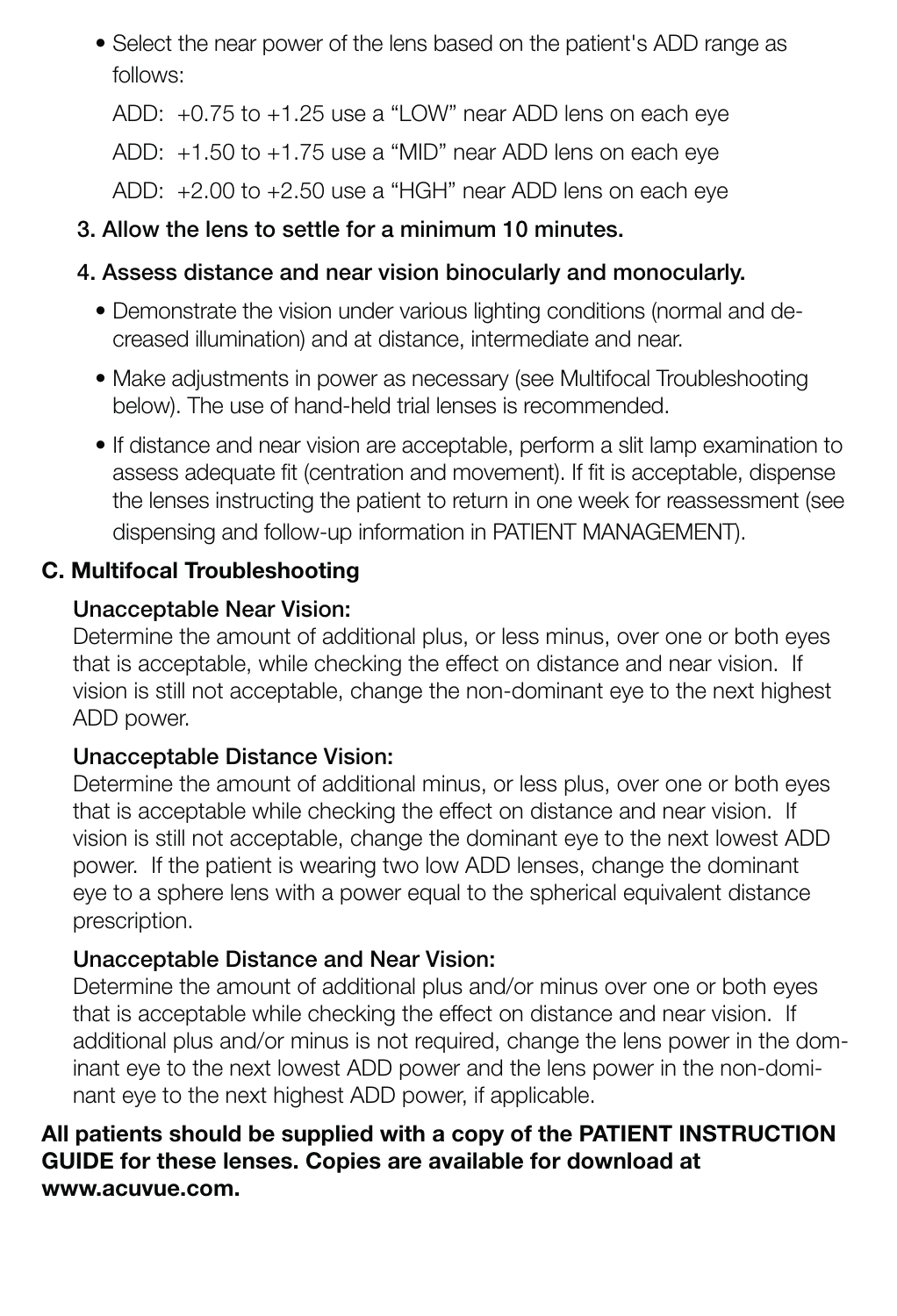#### **A. Patient Selection**

#### **Monovision Needs Assessment**

For a good prognosis, the patient should have adequately corrected distance and near visual acuity in each eye. The amblyopic patient or the patient with significant astigmatism (greater than 1.00D) in one eye may not be a good candidate for monovision correction with these lenses.

Occupational and environmental visual demands should be considered. If the patient requires critical vision (visual acuity and stereopsis), it should be determined by trial whether this patient can function adequately with monovision correction. Monovision contact lens wear may not be optimal for activities such as:

- 1. visually demanding situations such as operating potentially dangerous machinery or performing other potentially hazardous activities; and
- 2. driving automobiles (e.g., driving at night). Patients who cannot pass their state driver's license requirements with monovision correction should be advised to not drive with this correction, OR may require that additional over-correction be prescribed.

#### **Patient Education**

All patients do not function equally well with monovision correction. Patients may not perform as well for certain tasks with this correction as they have with spectacles (multifocal, bifocal, trifocal, readers, progressives). Each patient should understand that monovision, as well as other presbyopic alternatives, can create a vision compromise that may reduce visual acuity and depth perception for distance and near tasks. Therefore, caution should be exercised when the patient is wearing the correction for the first time until they are familiar with the vision provided in visually challenging environments (e.g., reading a menu in a dim restaurant, driving at night in rainy/foggy conditions, etc.). During the fitting process, it is necessary for the patient to realize the disadvantages as well as the advantages of clear near vision and straight ahead and upward gaze that monovision contact lenses provide.

# **B. Eye Selection**

Generally, the non-dominant eye is corrected for near vision. The following two methods for eye dominance can be used.

# **1. Ocular Preference Determination Methods**

Method 1: Determine which eye is the "sighting eye." Have the patient point to an object at the far end of the room. Cover one eye. If the patient is still pointing directly at the object, the eye being used is the dominant (sighting) eye.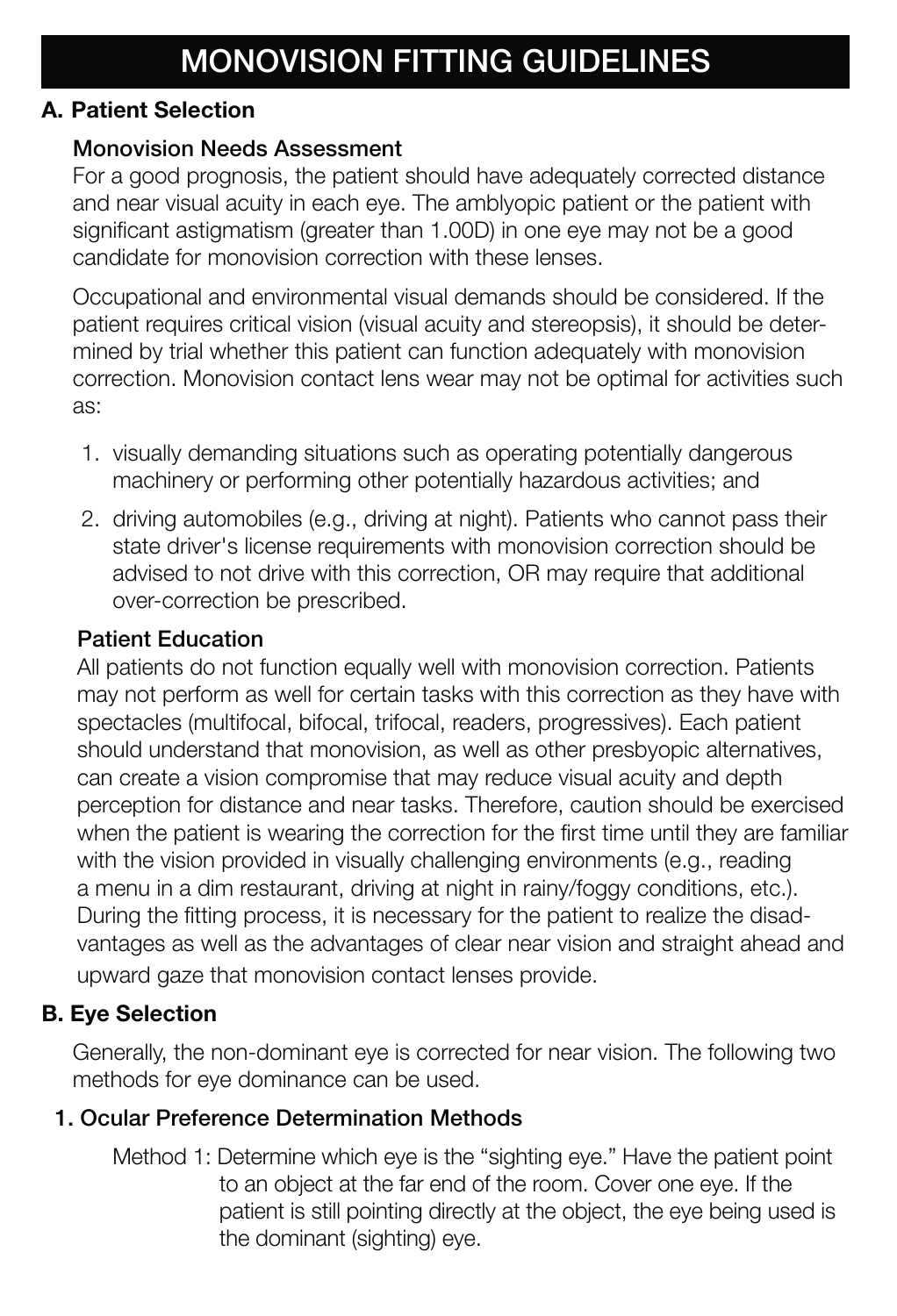Method 2: Determine which eye will accept the added power with the least reduction in vision. Place a hand-held trial lens equal to the spectacle near ADD in front of one eye and then the other while the distance refractive error correction is in place for both eyes. Determine whether the patient functions best with the near ADD lens over the right or left eye.

Other methods include the refractive error method and the visual demands method.

# **2. Refractive Error Method**

For anisometropic correction, it is generally best to fit the more hyperopic (less myopic) eye for distance and the more myopic (less hyperopic) eye for near.

# **3. Visual Demands Method**

Consider the patient's occupation during the eye selection process to determine the critical vision requirements. If a patient's gaze for near tasks is usually in one direction, correct the eye on that side for near.

Example: A secretary who places copy to the left side of the desk will function best with the near lens on the left eye.

# **C. Special Fitting Characteristics**

# **1. Unilateral Lens Correction**

There are circumstances where only one contact lens is required. As an example, an emmetropic patient would only require a near lens while a bilateral myope may only require a distance lens.

Example: A presbyopic emmetropic patient who requires  $a + 1.75D$  ADD would have a +1.75D lens on the near eye and the other eye left without a lens. A presbyopic patient requiring a +1.50D ADD who is –2.50D myopic in the right eye and –1.50D myopic in the left eye may have the right eye corrected for distance and the left uncorrected for near.

# **2. Near ADD Determination**

Always prescribe the lens power for the near eye that provides optimal near acuity at the midpoint of the patient's habitual reading distance. However, when more than one power provides optimal reading performance, prescribe the least plus (most minus) of the powers.

#### **3. Trial Lens Fitting**

A trial fitting is performed in the office to allow the patient to experience monovision correction. Lenses are fit according to the GENERAL FITTING GUIDELINES for base curve selection in this Package Insert.

Case history and standard clinical evaluation procedure should be used to determine the prognosis. Determine the distance correction and the near correction. Next determine the near ADD. With trial lenses of the proper power in place, observe the reaction to this mode of correction.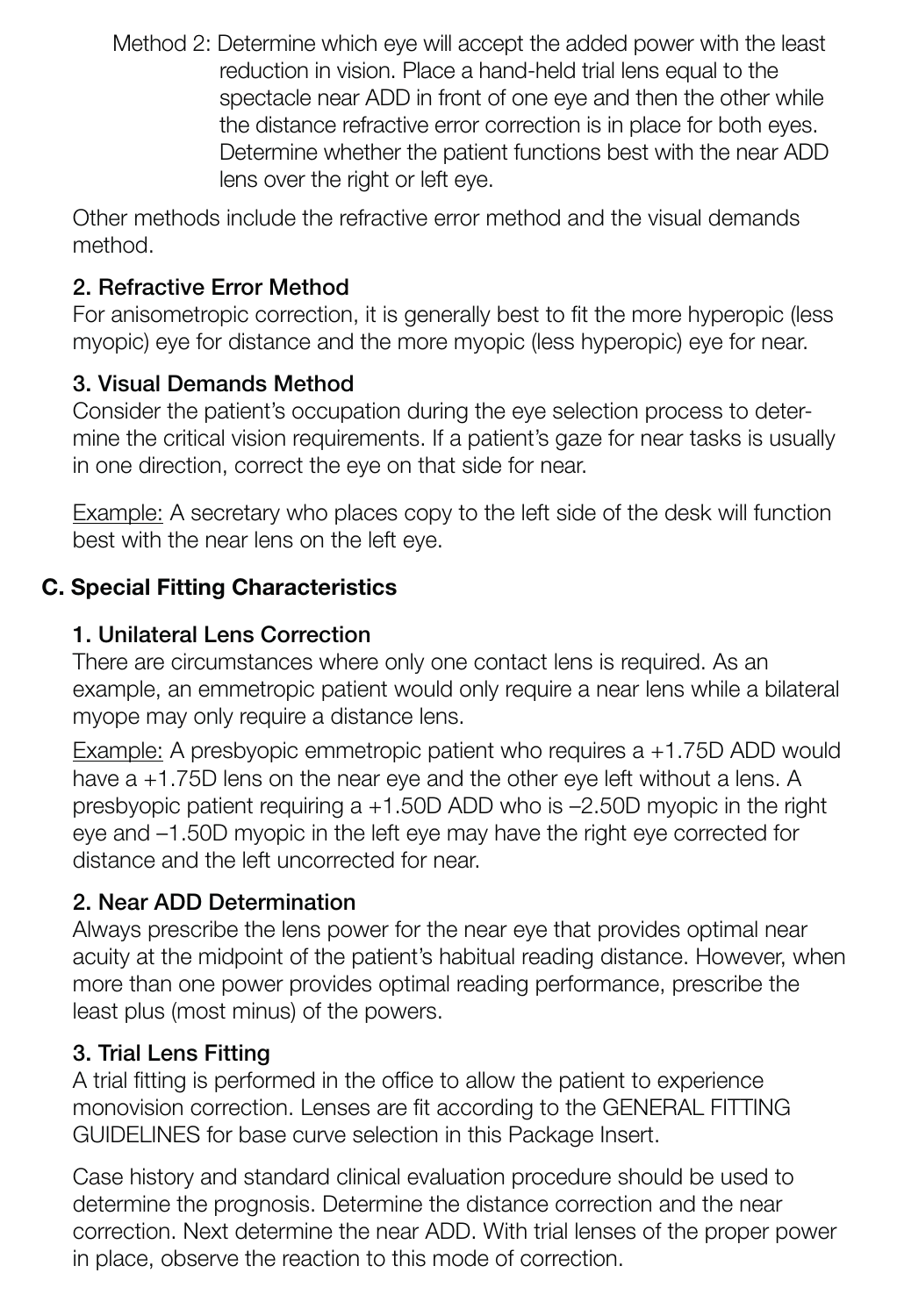Allow the lenses to settle for about 20 minutes with the correct power lenses in place. Walk across the room and have the patient look at you. Assess the patient's reaction to distance vision under these circumstances. Then have the patient look at familiar near objects such as a watch face or fingernails. Again assess the reaction. As the patient continues to look around the room at both near and distance objects, observe the reactions. Only after these vision tests are completed should the patient be asked to read print. Evaluate the patient's reaction to large print (e.g., typewritten copy) at first and then graduate to newsprint and finally smaller type sizes.

After the patient's performance under the above conditions is completed, tests of visual acuity and reading ability under conditions of moderately dim illumination should be attempted.

An initial unfavorable response in the office, while indicative of a guarded prognosis, should not immediately rule out a more extensive trial under the usual conditions in which a patient functions.

#### **4. Adaptation**

Visually demanding situations should be avoided during the initial wearing period. A patient may at first experience some mild blurred vision, dizziness, headaches, and a feeling of slight imbalance. You should explain the adaptational symptoms to the patient. These symptoms may last for a brief minute or for several weeks. The longer these symptoms persist, the poorer the prognosis for successful adaptation.

To help in the adaptation process, the patient can be advised to first use the lenses in a comfortable familiar environment such as in the home.

Some patients feel that automobile driving performance may not be optimal during the adaptation process. This is particularly true when driving at night. Before driving a motor vehicle, it may be recommended that the patient be a passenger first to make sure that their vision is satisfactory for operating an automobile. During the first several weeks of wear (when adaptation is occurring), it may be advisable for the patient to only drive during optimal driving conditions. After adaptation and success with these activities, the patient should be able to drive under other conditions with caution.

#### **D. Other Suggestions**

The success of the monovision technique may be further improved by having the patient follow the suggestions below:

- Have a third contact lens (distance power) to use when critical distance viewing is needed.
- Have a third contact lens (near power) to use when critical near viewing is needed.
- Having supplemental spectacles to wear over the monovision contact lenses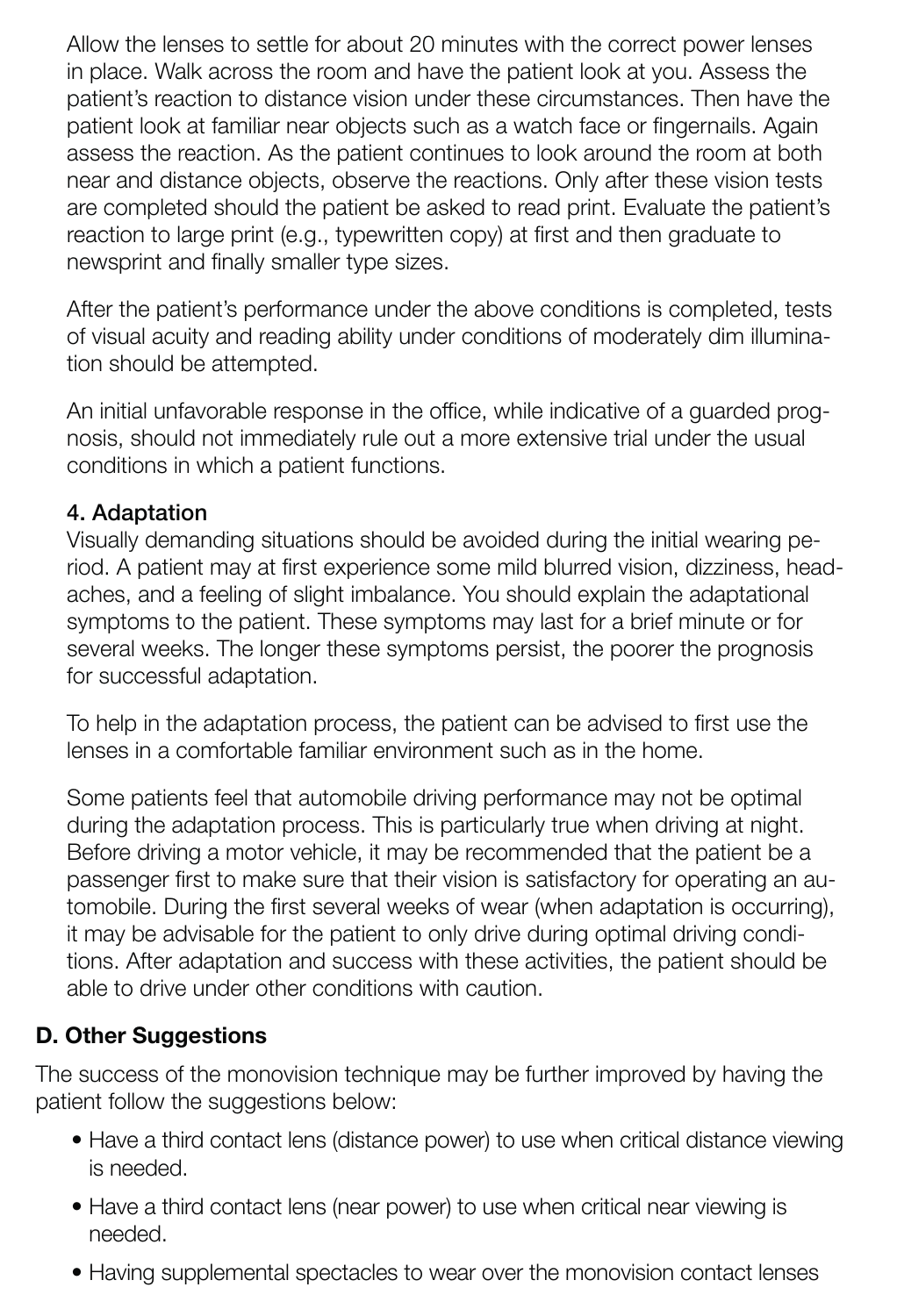for specific visual tasks may improve the success of monovision correction. This is particularly applicable for those patients who cannot pass state drivers licensing requirements with monovision correction.

• Make use of proper illumination when carrying out visual tasks.

Monovision fitting success can be improved by the following suggestions:

- Reverse the distance and near eyes if a patient is having trouble adapting.
- Refine the lens powers if there is trouble with adaptation. Accurate lens power is critical for presbyopic patients.
- Emphasize the benefits of clear near vision and straight ahead and upward gaze with monovision.

The decision to fit a patient with a monovision correction is most appropriately left to the Eye Care Professional in conjunction with the patient after carefully considering the patient's needs.

#### **All patients should be supplied with a copy of the PATIENT INSTRUC-TION GUIDE for these lenses. Copies are available for download at www. acuvue.com.**

# **PATIENT MANAGEMENT**

#### **Dispensing Visit**

- PROVIDE THE PATIENT WITH A COPY OF THE PATIENT INSTRUCTION GUIDE FOR THESE LENSES. REVIEW THESE INSTRUCTIONS WITH THE PATIENT SO THAT HE OR SHE CLEARLY UNDERSTANDS THE PRESCRIBED WEARING AND REPLACEMENT SCHEDULE (DISPOSABLE OR FREQUENT REPLACEMENT).
- Recommend an appropriate cleaning and disinfecting system and provide the patient with instructions regarding proper lens care. Chemical or hydrogen peroxide disinfection is recommended.
- Schedule a follow-up examination.

#### **Follow-up Examinations**

- Follow-up care (necessary to ensure continued successful contact lens wear) should include routine periodic progress examinations, management of specific problems, if any, and a review with the patient of the wear schedule, lens replacement schedule, and proper lens care and handling procedures.
- Recommended Follow-up Examination Schedule (complications and specific problems should be managed on an individual patient basis):
	- 1. One week from the initial lens dispensing to patient
	- 2. One month post-dispensing
	- 3. Every three to six months thereafter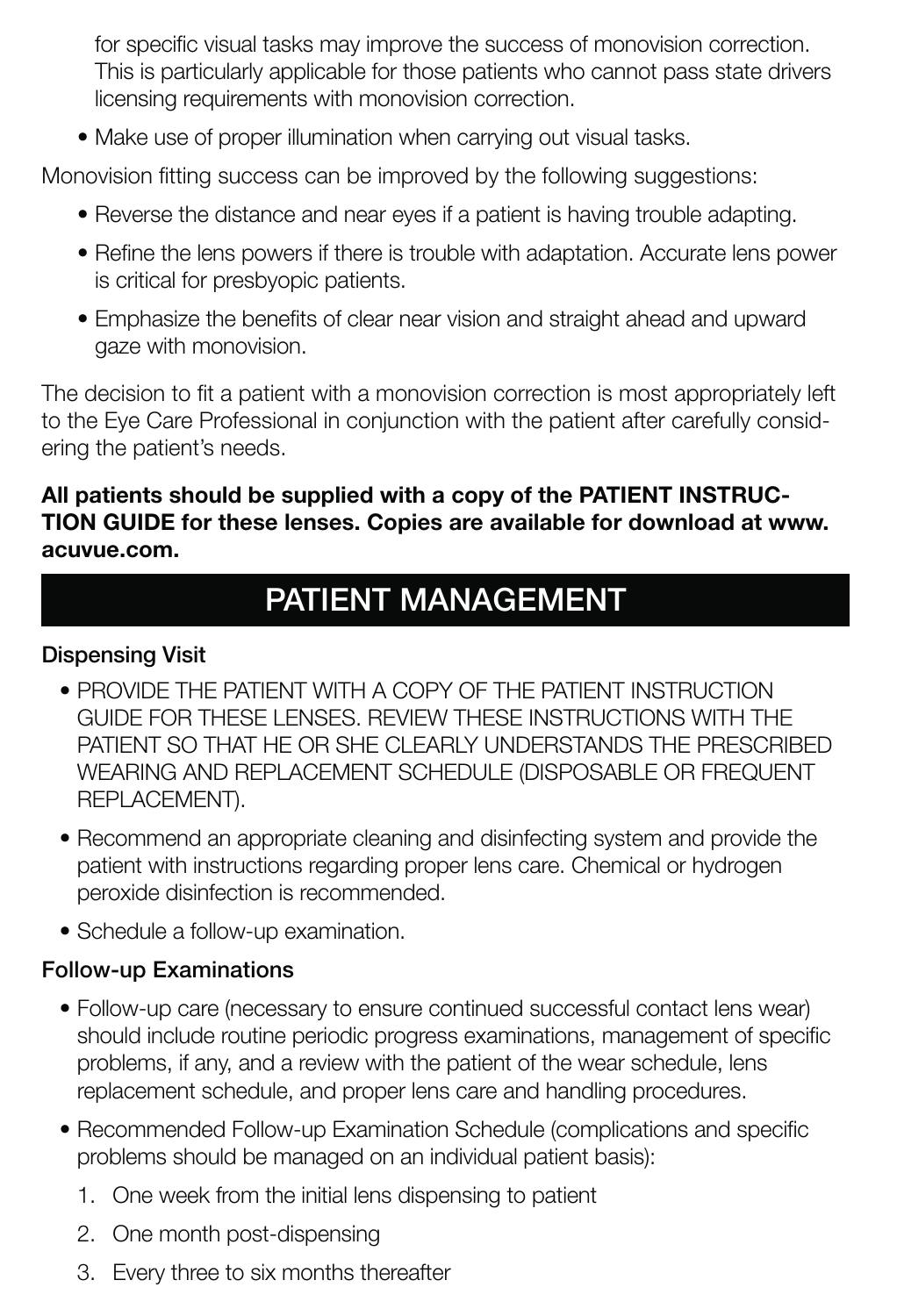NOTE: More frequent or additional follow-up visits may be recommended for patients on an extended wear schedule.

- Preferably, at the follow-up visits, lenses should be worn for at least six hours. If the lenses are being worn for continuous wear, the examination should be performed as early as possible on the morning following overnight wear.
- Recommended Procedures for Follow-Up Visits:
	- 1. Solicit and record patient's symptoms, if any.
	- 2. Measure visual acuity monocularly and binocularly at distance and near with the contact lenses.
	- 3. Perform an over-refraction at distance and near to check for residual refractive error.
	- 4. With the biomicroscope, judge the lens fitting characteristics (as described in the GENERAL FITTING GUIDELINES) and evaluate the lens surface for deposits and damage.
	- 5. Following lens removal, examine the cornea and conjunctiva with the biomicroscope and fluorescein (unless contraindicated).
		- The presence of vertical corneal striae in the posterior central cornea and/ or corneal neovascularization is indicative of excessive corneal edema.
		- The presence of corneal staining and/or limbal-conjunctival hyperemia can be indicative of an unclean lens, a reaction to solution preservatives, excessive lens wear, and/or a poorly fitting lens.
		- Papillary conjunctival changes may be indicative of an unclean and/or damaged lens.
	- 6. Periodically perform keratometry and spectacle refractions. The values should be recorded and compared to the baseline measurements.

**If any observations are abnormal, use professional judgment to alleviate the problem and restore the eye to optimal conditions. If the criteria for**  successful fit are not satisfied during any follow-up examinations, repeat the patient's trial fitting procedure and refit the patient.

# **WEARING SCHEDULE**

The wearing and replacement schedules should be determined by the Eye Care Professional. Regular checkups, as determined by the Eye Care Professional, are also extremely important.

# **For Daily Wear:**

Patients tend to overwear the lenses initially. The Eye Care Professional should emphasize the importance of adhering to the initial maximum wearing schedule. Maximum wearing time should be determined by the Eye Care Professional based upon the patient's physiological eye condition, because individual response to contact lenses varies.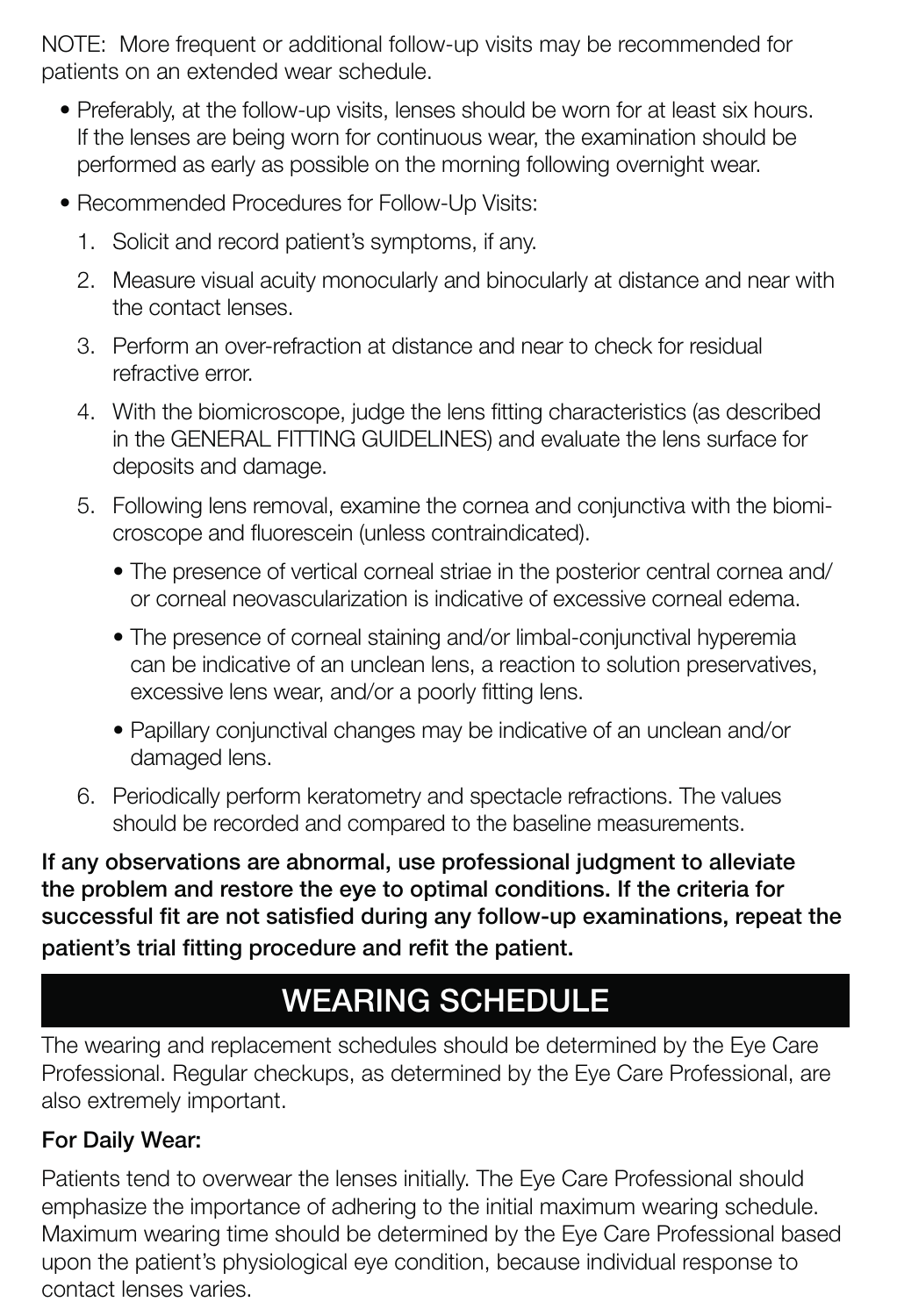The maximum suggested wearing time for these lenses is:

| <b>DAY</b>  | <b>HOURS</b>     |
|-------------|------------------|
|             | $6 - 8$          |
| 2           | $8 - 10$         |
| 3           | $10 - 12$        |
| 4           | $12 - 14$        |
| 5 and after | all waking hours |

#### **For Extended Wear:**

It is recommended that the contact lens wearer first be evaluated on a daily wear schedule. If successful, then a gradual introduction of extended wear can be followed as determined by the prescribing Eye Care Professional.

These lenses have been approved for extended wear up to 6 nights/7 days of continuous wear. Not all patients can achieve the maximum wear time.

**For Therapeutic** lens wear, close supervision by the Eye Care Professional is necessary. These lenses can be worn for extended wear for up to 6 nights/7 days of continuous wear. The Eye Care Professional should determine the appropriate wearing time and provide specific instructions to the patient regarding lens care, insertion, and removal.

# **REPLACEMENT SCHEDULE**

#### **For Lenses Prescribed for Frequent Replacement:**

When prescribed for daily wear (frequent replacement), it is recommended that the lenses be discarded and replaced with a new lens every 2 weeks. However, the Eye Care Professional is encouraged to determine an appropriate replacement schedule based upon the response of the patient.

# **For Lenses Prescribed for Disposable Wear:**

When prescribed for disposable wear, the replacement schedule should be determined by the Eye Care Professional based upon the patient's history and their ocular examination, as well as the practitioner's experience and clinical judgment.

Once removed, it is recommended that the lens remain out of the eye for a period of rest of overnight or longer and be discarded in accordance with the prescribed wearing schedule. The Eye Care Professional should examine the patient during the early stages of extended wear.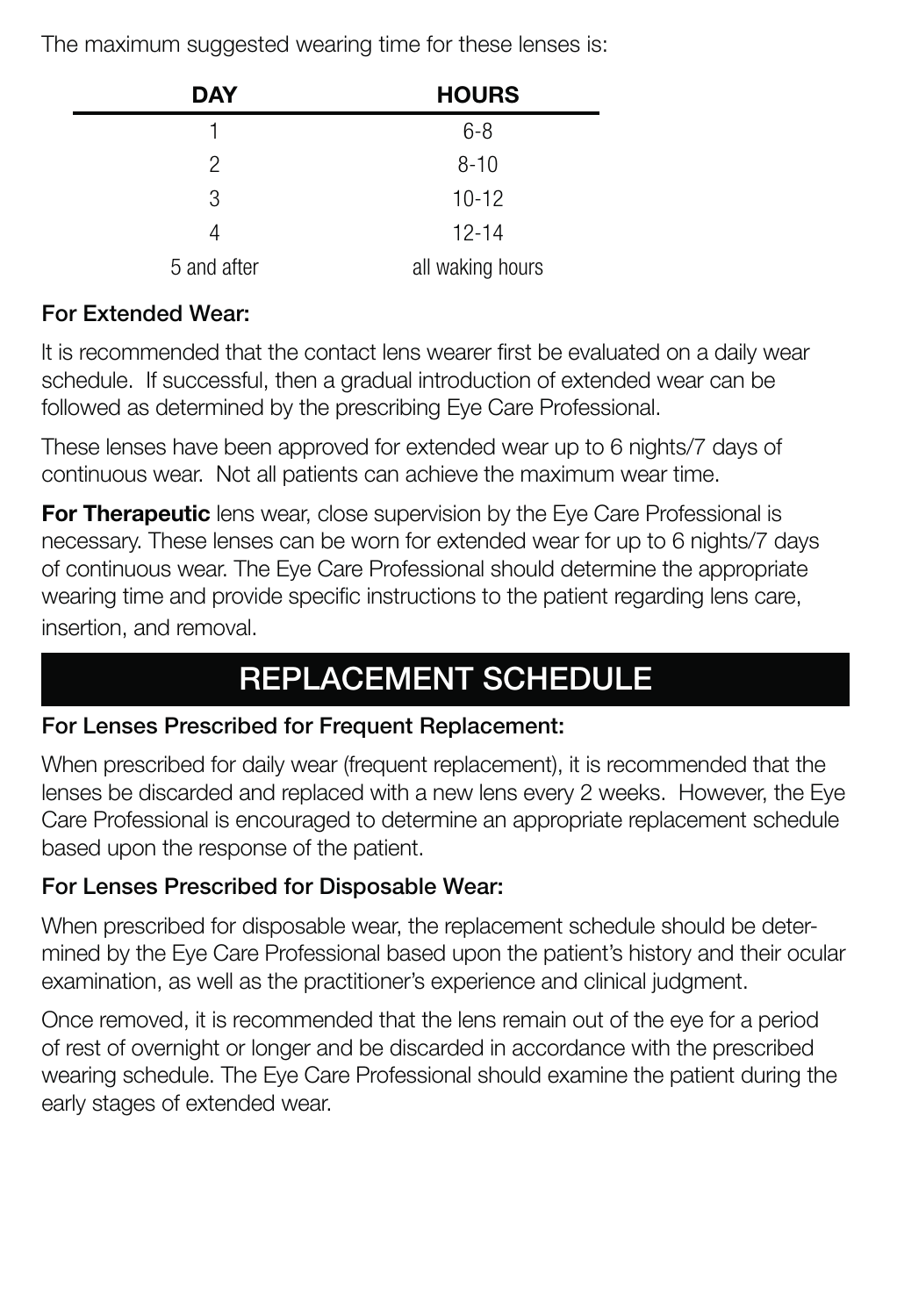# **LENS CARE DIRECTIONS**

When lenses are dispensed, the Eye Care Professional should provide the patient with appropriate and adequate warnings and instructions in accordance with the individual patient's lens type and wearing schedule. The Eye Care Professional should recommend an appropriate care system tailored to the patient's individual requirements.

For complete information concerning contact lens handling, care, cleaning, disinfecting and storage, refer to the Patient Instruction Guide for these lenses. Copies are available for download at www.acuvue.com.

# **For Lenses Prescribed for Frequent Replacement Wear:**

The Eye Care Professional should review with the patient, lens care directions for cleaning, disinfecting and storing, including both basic lens care information and specific instructions on the lens care regimen recommended for the patient.

# **For Lenses Prescribed for Disposable Wear:**

The Eye Care Professional should review with patients that no cleaning or disinfection is needed with disposable lenses. Patients should always dispose of lenses when they are removed and have replacement lenses or spectacles available. Lenses should only be cleaned, rinsed, and disinfected on an emergency basis when replacement lenses or spectacles are not available.

# **Care for a Dried Out (Dehydrated) Lens**

If the frequent replacement lens is off the eye and exposed to air from 30 minutes to 1 hour or more, its surface will become dry and gradually become non-wetting. If this should occur, discard the lens and use a new one.

# **Care for Sticking (Non-Moving) Lenses**

If the lens sticks (stops moving), the patient should be instructed to apply a few drops of the recommended lubricating or rewetting solution directly to the eye and wait until the lens begins to move freely on the eye before removing it. If non-movement of the lens continues after a few minutes, the patient should **immediately** contact the Eye Care Professional.

# EMERGENCIES

The patient should be informed that if chemicals of any kind (household products, gardening solutions, laboratory chemicals, etc.) are splashed into the eyes, the patient should: FLUSH EYES IMMEDIATELY WITH TAP WATER AND IMMEDIATELY CONTACT THE EYE CARE PROFESSIONAL OR VISIT A HOSPITAL EMERGENCY ROOM WITHOUT DELAY.